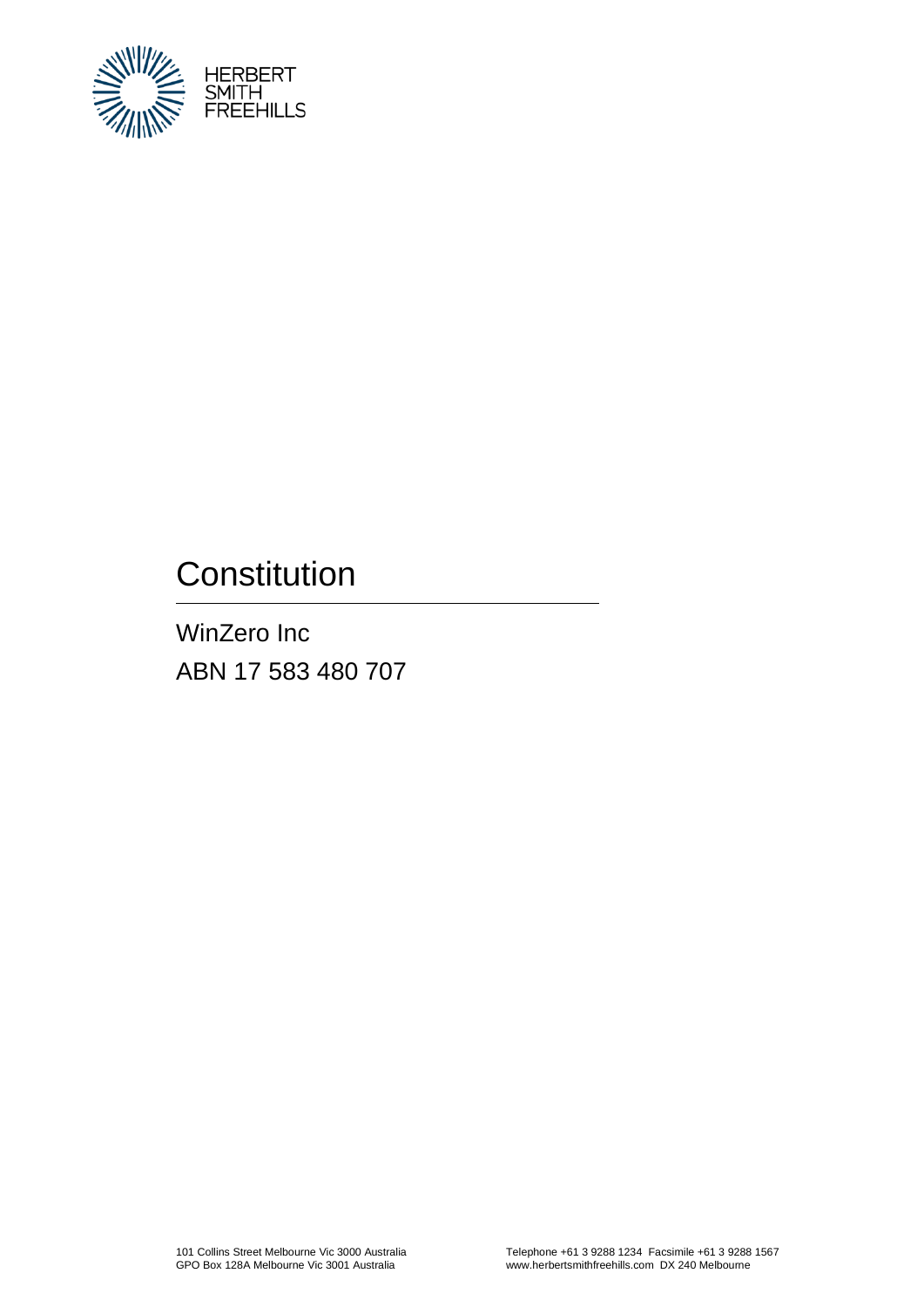# Contents



# Table of contents

|                     |                                                                     | <b>Constitution</b>               | 4  |
|---------------------|---------------------------------------------------------------------|-----------------------------------|----|
| 1                   |                                                                     | <b>Association's name</b>         | 4  |
| 2                   |                                                                     | <b>Association's purposes</b>     | 4  |
| 3                   |                                                                     | <b>Association's powers</b><br>4  |    |
| 4<br>Not for profit |                                                                     |                                   | 5  |
|                     | 4.1<br>4.2<br>4.3                                                   |                                   |    |
| 5                   |                                                                     | <b>Membership</b>                 | 5  |
|                     | 5.1<br>5.2<br>5.3<br>5.4<br>5.5<br>5.6<br>5.7                       |                                   |    |
| 6                   |                                                                     | <b>Winding up</b>                 | 8  |
|                     | 6.1<br>6.2<br>6.3<br>6.4                                            |                                   |    |
|                     |                                                                     | <b>Inclusion on the Register</b>  | 9  |
|                     | 7.1<br>7.2<br>7.3<br>7.4<br>7.5<br>7.6<br>7.7<br>7.8<br>7.9<br>7.10 | Winding up or revocation          |    |
| 8                   |                                                                     | <b>Altering this constitution</b> | 11 |
| 9                   |                                                                     | <b>General meetings</b>           | 11 |
|                     | 9.1<br>9.2<br>9.3<br>9.4<br>9.5                                     |                                   |    |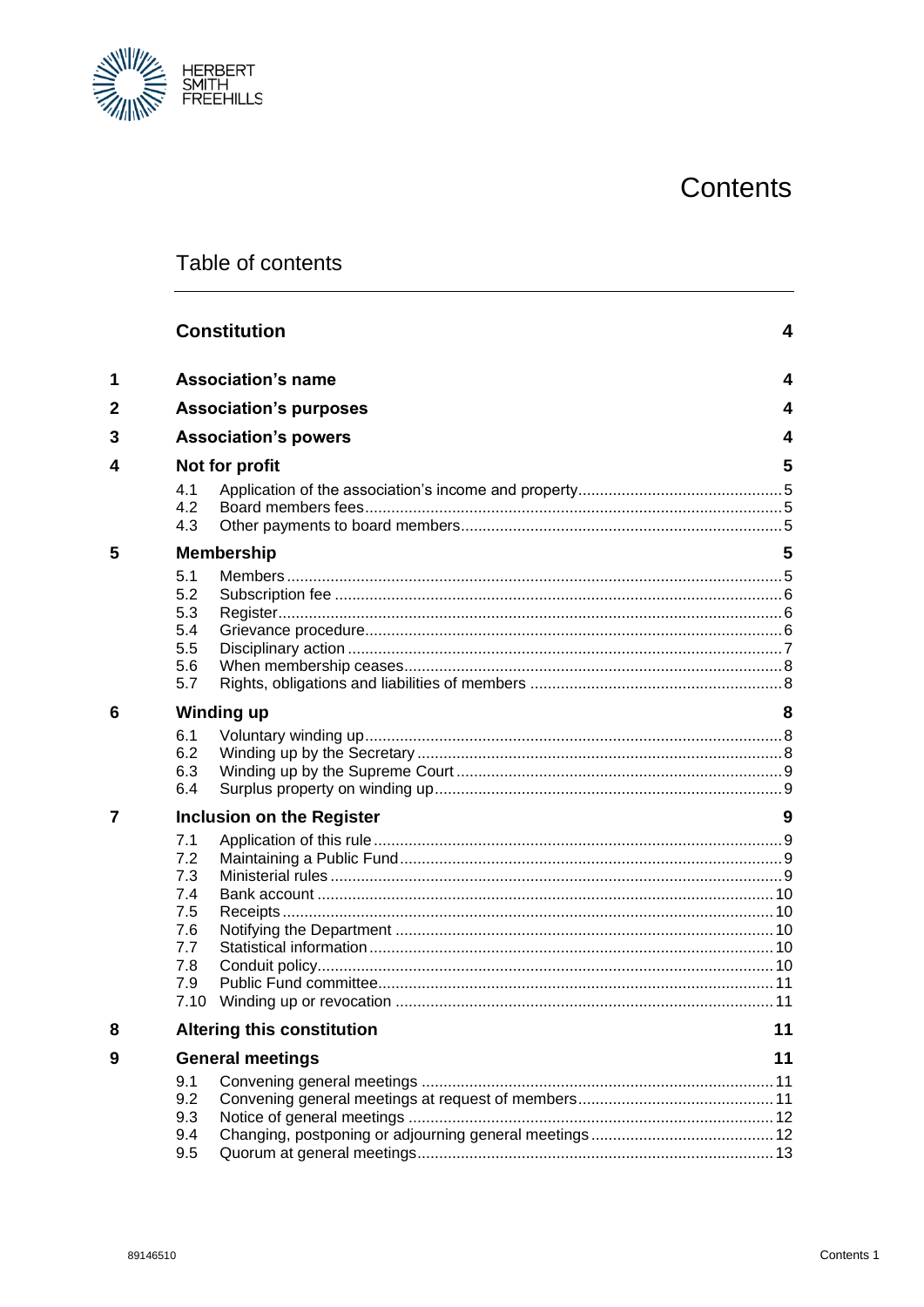

|    | 9.6<br>9.7<br>9.8<br>9.9<br>9.10<br>9.11                             |                                |     |
|----|----------------------------------------------------------------------|--------------------------------|-----|
| 10 |                                                                      | <b>Board members</b>           | 15  |
|    | 10.1<br>10.2<br>10.3<br>10.4<br>10.5<br>10.6<br>10.7<br>10.8<br>10.9 |                                |     |
| 11 |                                                                      | <b>Board meetings</b>          | 19  |
|    | 11.1<br>11.2<br>11.3<br>11.4<br>11.5<br>11.6<br>11.7<br>11.8         |                                |     |
| 12 |                                                                      | <b>Public Officer</b>          | 21  |
|    | 12.1                                                                 |                                |     |
| 13 |                                                                      | <b>Indemnity and insurance</b> | 22  |
|    | 13.1<br>13.2<br>13.3<br>13.4                                         |                                |     |
| 14 | <b>Notice</b>                                                        |                                | 23  |
|    | 14.3                                                                 |                                | .23 |
| 15 |                                                                      | Source and management of funds | 24  |
| 16 | <b>Records</b>                                                       |                                | 24  |
|    | 16.2<br>16.3                                                         |                                |     |
| 17 |                                                                      | <b>Execution of documents</b>  | 25  |
| 18 | 18.1                                                                 | Definitions and interpretation | 25  |
|    |                                                                      |                                |     |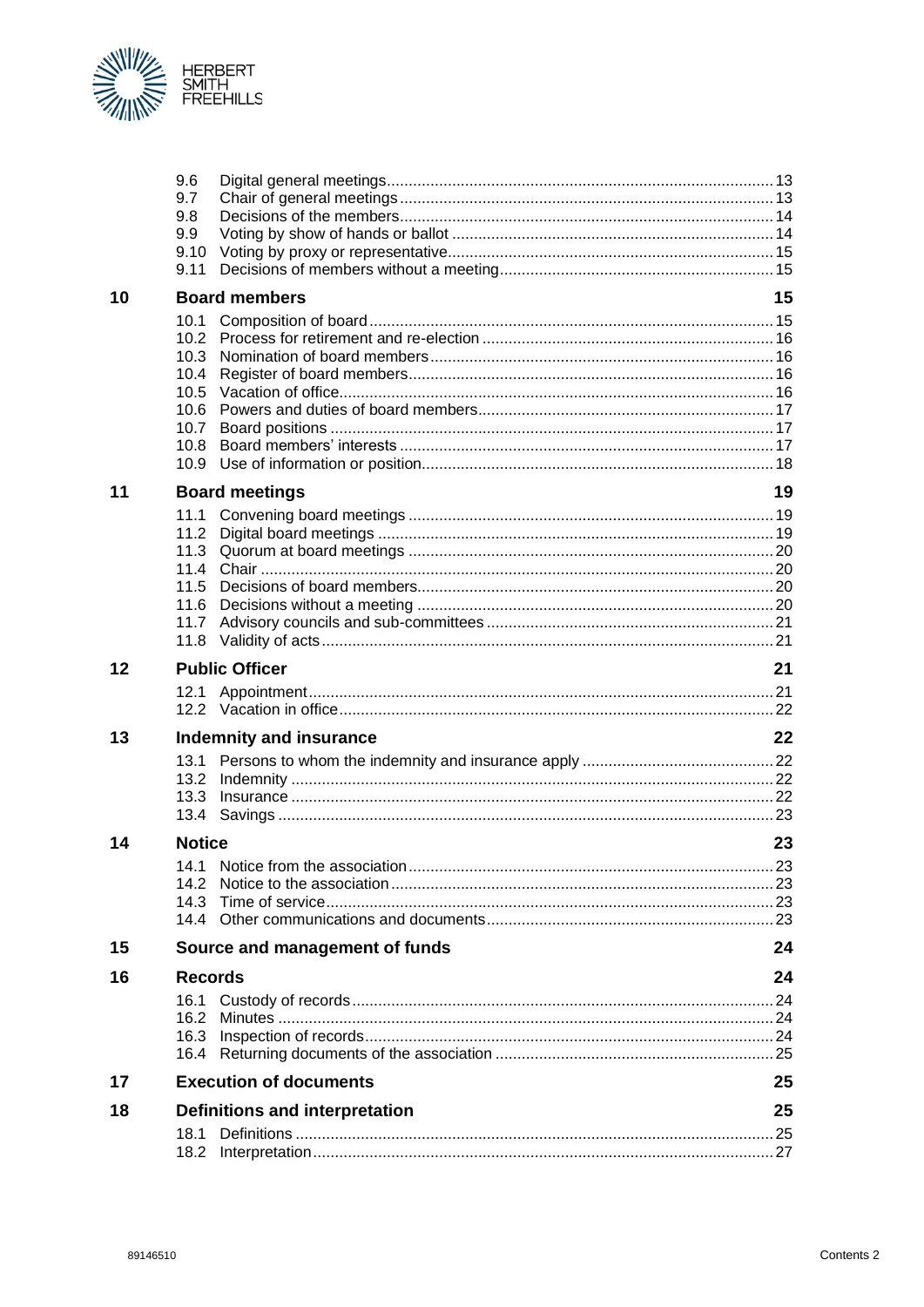

| -19 | <b>Application of the Associations Act</b> |  | 28 |
|-----|--------------------------------------------|--|----|
|     |                                            |  |    |
|     |                                            |  |    |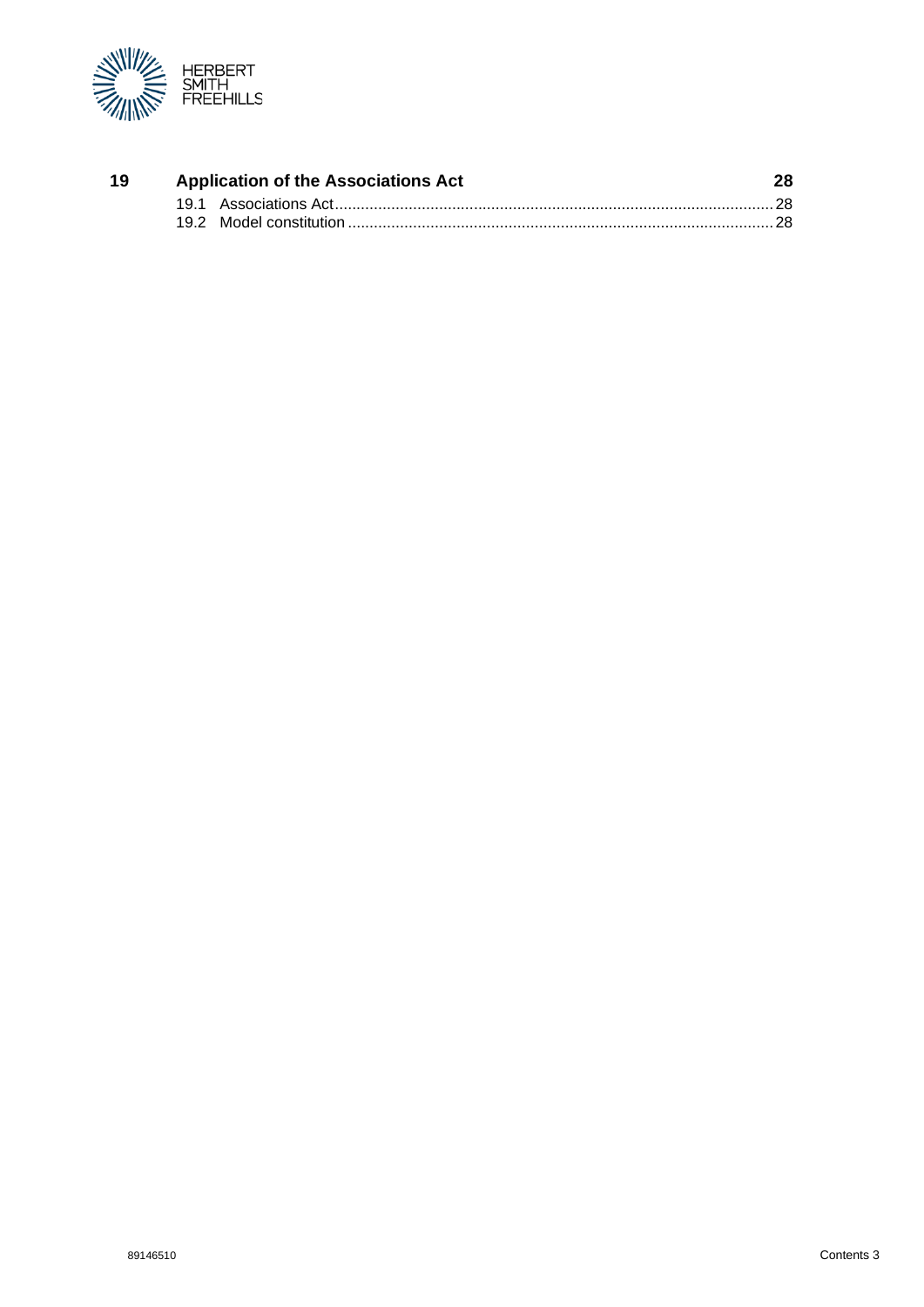

# Constitution

## <span id="page-4-0"></span>**WinZero Inc**

#### **An incorporated association**

# <span id="page-4-1"></span>1 Association's name

The name of the association is WinZero Inc*.*

# <span id="page-4-2"></span>2 Association's purposes

The association's purposes are to:

- $(a)$ protect and enhance the natural environment;
- $(b)$ provide education about the natural environment;
- $(c)$ conduct research about the natural environment,

by, without limitation:

- (1) enabling the reduction of carbon emissions through any means including through regenerative land practices and renewable energy;
- (2) educating and involving the community, all levels of government and businesses in Wingecarribee Shire about living and operating in a way that will enable the net zero emissions target to be met before 2050;
- (3) researching the most effective ways to reduce carbon emissions and encouraging wide scale awareness and adoption;
- (4) building resilience to climate change by strengthening biodiversity through habitat protection and wildlife corridors.

## <span id="page-4-3"></span>3 Association's powers

Solely for carrying out the association's purposes, the association may exercise all of the powers of an incorporated association under the Associations Act.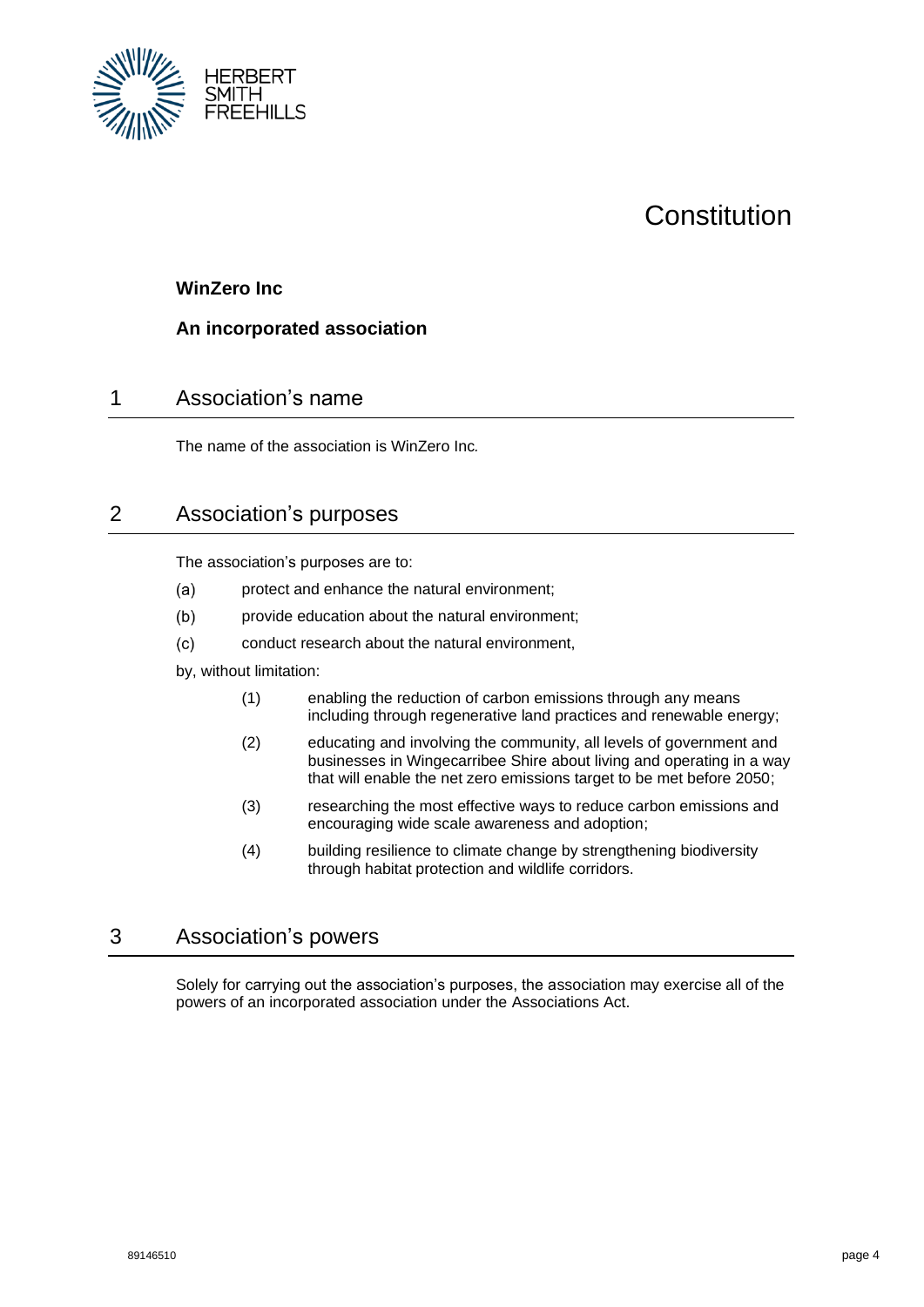

# <span id="page-5-0"></span>4 Not for profit

### <span id="page-5-1"></span>**4.1 Application of the association's income and property**

- $(a)$ The association's income and property must be applied solely towards promoting the association's purposes.
- $(b)$ No part of the income or property may be paid, transferred or distributed, directly or indirectly, by way of bonus or other profit distribution, to any member in their capacity as a member.
- $(c)$ This rule [4](#page-5-0) does not prohibit indemnification of, or payment of premiums on contracts of insurance for, any board member to the extent permitted by law and this constitution.

#### <span id="page-5-2"></span>**4.2 Board members fees**

No board member fees may be paid to the board members.

#### <span id="page-5-3"></span>**4.3 Other payments to board members**

All other payments to board members must be approved by the board members including, but not limited to:

- $(a)$ out-of-pocket expenses incurred by a board member in performing a duty as a board member of the association; or
- $(b)$ a service rendered to the association by a board member in a professional or technical capacity or as an employee, where:
	- (1) the provision of the service has the prior approval of the board members; and
	- (2) the amount payable is not more than an amount which commercially would be reasonable payment for the service.

# <span id="page-5-4"></span>5 Membership

#### <span id="page-5-5"></span>**5.1 Members**

- If required under ITAA 97 in order to retain its DGR status, the association must  $(a)$ have at least 50 members.
- $(b)$ The members are:
	- (1) the persons who are members at the time of adopting this constitution; and
	- (2) any other persons who are admitted to membership in accordance with this rule [5.](#page-5-4)
- Every applicant for membership of the association must apply in the form and  $(c)$ manner decided by the board members.
- $(d)$ After receipt of an application for membership, the board members must consider the application and decide whether to admit or reject the applicant. The board members need not give any reason for rejecting an application.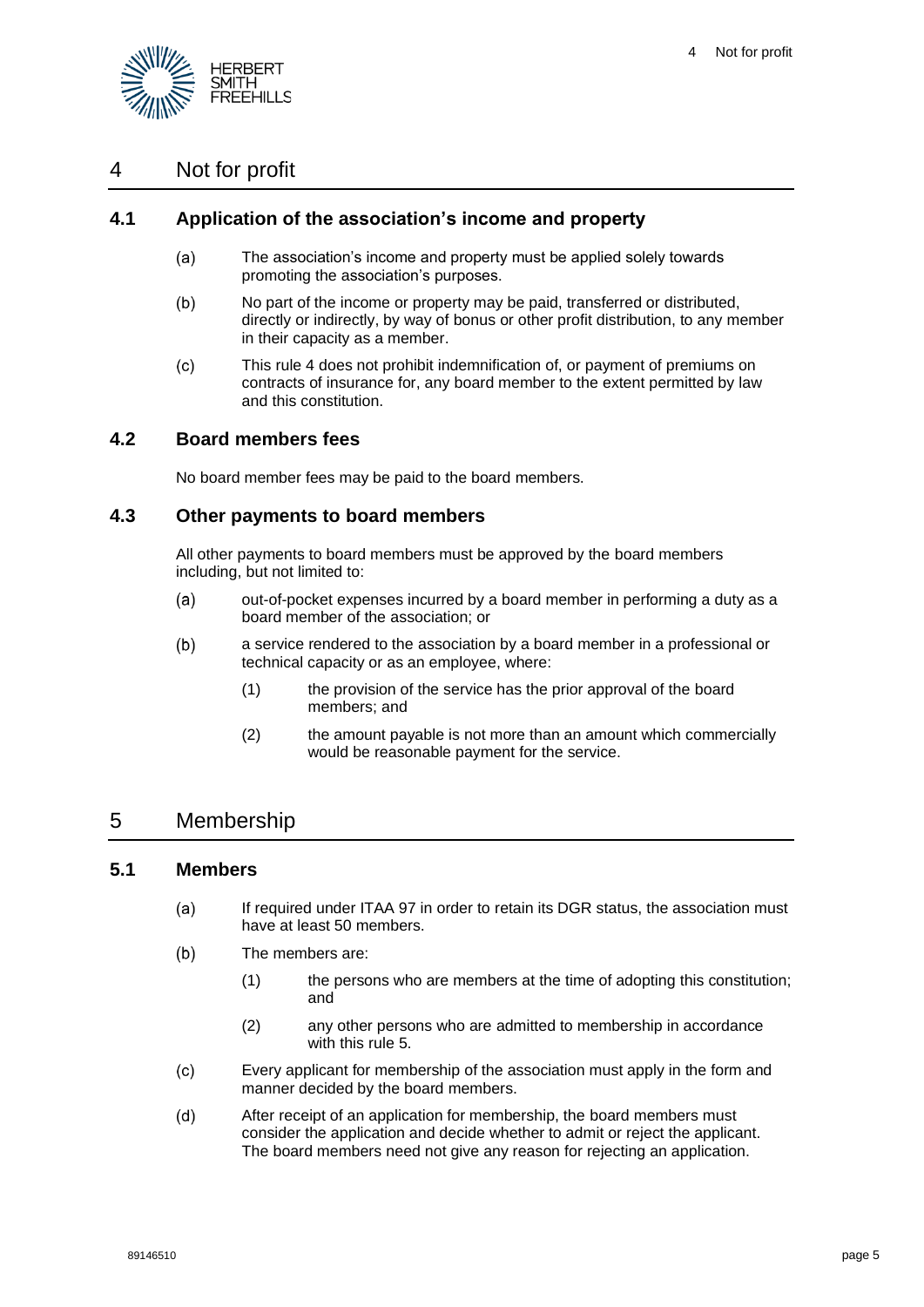

 $(e)$ Every member agrees to comply with these rules and support the purposes of the association set out in rule [2.](#page-4-2)

#### <span id="page-6-0"></span>**5.2 Subscription fee**

- $(a)$ An annual subscription fee must be decided by the board members, and notified to the members.
- $(b)$ The board members must notify all members of the amount and time for payment of the annual subscription fee and of any alteration to the annual subscription fee. Varying amounts may be applied as decided by the board members and made available to the members in a notice or membership policy.
- $(c)$ Where the annual subscription fee is not received:
	- (1) one month after the due date, the board members may issue a reminder notice to the member;
	- (2) one month after the reminder notice is sent, the member's rights will be suspended, including the right to receive notices of general meetings and the right to attend and vote at general meetings; and
	- (3) two months after the reminder notice is sent, the person ceases to be a member.

#### <span id="page-6-1"></span>**5.3 Register**

The association must maintain a register of members which sets out the name, address and email address (if any) for receipt of notices. The register must also record the date membership started and when it ceased.

#### <span id="page-6-2"></span>**5.4 Grievance procedure**

- $(a)$ Any dispute under this constitution between a member and another member or between a member and the association must, unless the parties otherwise agree, be dealt with by the procedure in this rule [5.4.](#page-6-2)
- $(b)$ Any party to a dispute between members may refer the dispute to the board members for determination or mediation.
- $(c)$ If there is a dispute between the association and a member, either party may require the dispute be referred to mediation.
- <span id="page-6-3"></span> $(d)$ The mediator must be unbiased.
- $(e)$ Subject to rule [5.4](#page-6-2)[\(d\),](#page-6-3) the mediator may be:
	- (1) a board member;
	- (2) a member; or
	- (3) a third party appointed by the board members.
- $(f)$ The mediator will be decided by agreement between the parties to the dispute, or in the absence of agreement within 14 days:
	- (1) in the case of a dispute between a member and another member, a person appointed by the board members; or
	- (2) in the case of a dispute between a member and the association, a person who is a mediator appointed or employed by a Community Justice Centre of NSW (Department of Justice) or its successor in law.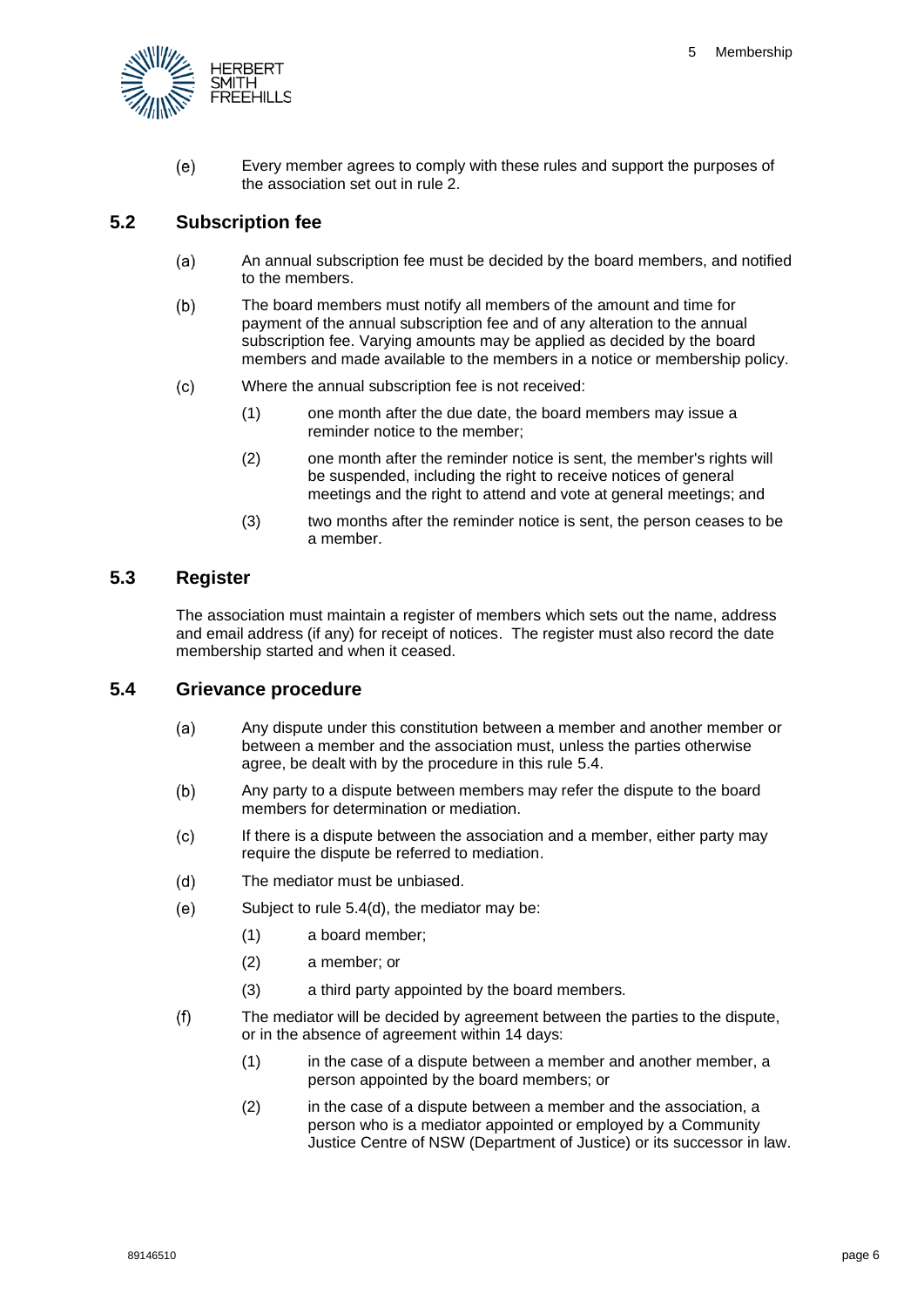

- Any party to a dispute may appoint any person to act on behalf of that party.  $(q)$
- $(h)$ In each dispute:
	- (1) the parties to the dispute must have a reasonable opportunity to be heard;
	- (2) due consideration must be given to any statement submitted by a party; and
	- (3) natural justice must be accorded to the parties to the dispute throughout the process.
- $(i)$ If the mediation does not result in the dispute being resolved, within a reasonable time as decided by the mediator, or failing this decision, within one month of the party requiring mediation, any party to the dispute may refer the matter to an unbiased decision maker.
- $(i)$ A determination made under this rule is final and binding on all parties to the dispute.

#### <span id="page-7-0"></span>**5.5 Disciplinary action**

- $(a)$ The board members may decide there are grounds to investigate if:
	- (1) a member has failed to comply with the rules or any procedures or policies of the association;
	- (2) it is in the interests of the association for a member to no longer remain a member; or
	- (3) the member is not supporting the purposes of the association or by act or omission may cause detriment to the association or its reputation.
- $(b)$ The board may refuse to deal with a complaint if it considers the complaint to be trivial or vexatious in nature.
- $(c)$ The board members may establish a sub-committee or consider the matter itself or refer the matter to a third party, provided the decision maker is unbiased.
- <span id="page-7-1"></span> $(d)$ At least two weeks before a meeting to consider the issues, the decision maker, must give the member notice:
	- (1) stating the date, place and time of the meeting;
	- (2) setting out the grounds on which the investigation is based; and
	- (3) informing the member that she or he may attend the meeting and may give an explanation or submission.
- $(e)$ The decision maker has 4 weeks to consider the issues and may call for further information and hearings. The decision maker may decide on the appropriate disciplinary action, if any, including a decision to expel the member. Any decision must be notified to the member within 6 weeks from the meeting referred to in rule [5.5\(d\).](#page-7-1)
- $(f)$ A member who has received notice under rule [5.5\(d\)](#page-7-1) must not initiate a grievance procedure under rul[e 5.4](#page-6-2) until the determination under this rul[e 5.5.](#page-7-0)
- $(g)$ A determination by the decision maker is final and binding on all parties.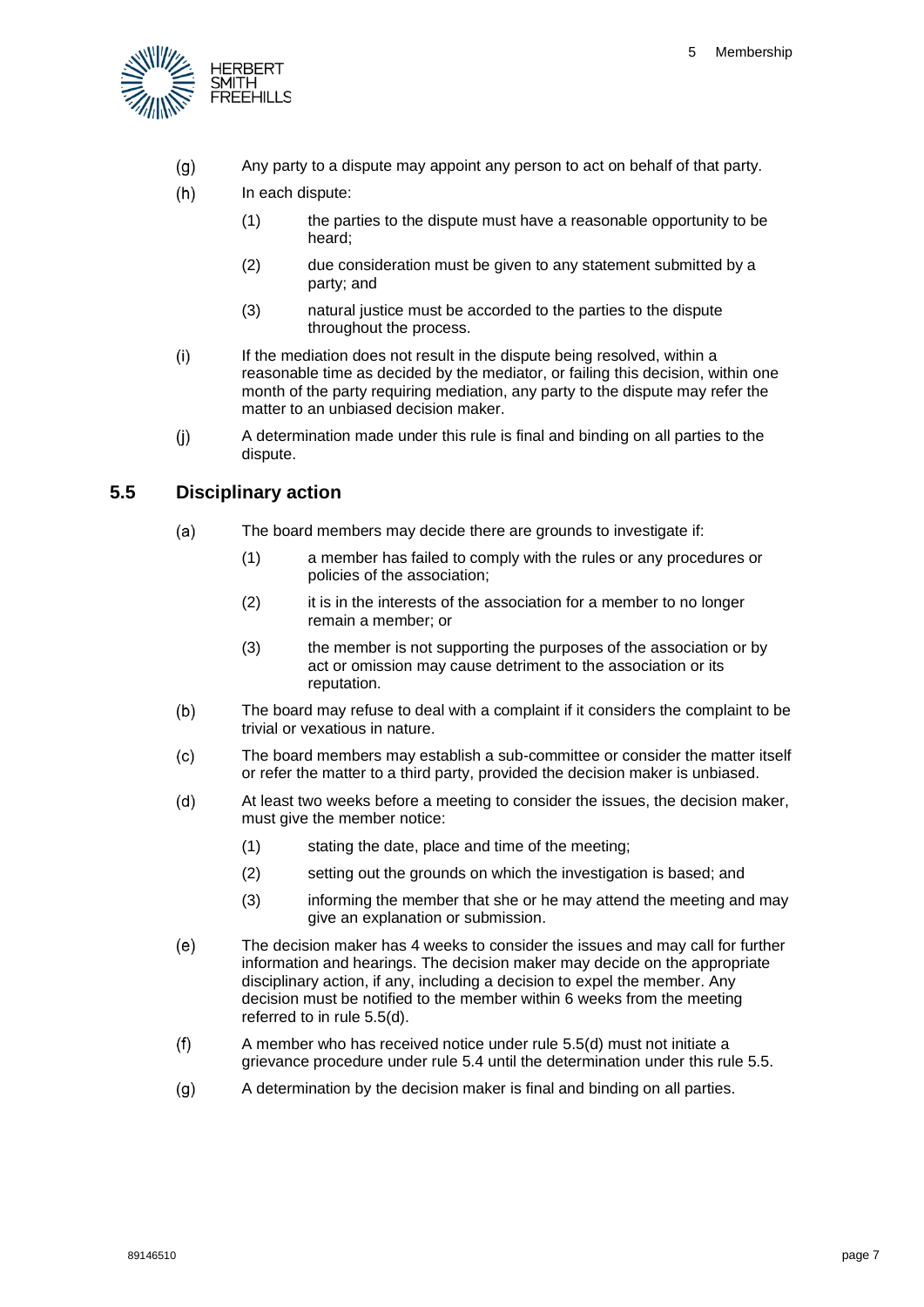

# <span id="page-8-0"></span>**5.6 When membership ceases**

A person immediately ceases to be a member if the person:

- $(a)$ dies;
- $(b)$ resigns as a member by giving notice to the association;
- $(c)$ becomes of unsound mind or the person is, or their estate is, liable to be dealt with in any way under a law relating to mental health;
- becomes bankrupt or insolvent or makes any arrangement or composition with  $(d)$ her or his creditors;
- $(e)$ is expelled under rule [5.5;](#page-7-0) or
- $(f)$ ceases to be a member under rule [5.2.](#page-6-0)

# <span id="page-8-1"></span>**5.7 Rights, obligations and liabilities of members**

- $(a)$ The members have the right to:
	- (1) receive notice, attend, participate and vote at general meetings; and
	- (2) inspect the association's records, including the register of members.
- $(b)$ The members are required to comply with this constitution and any policies of the association that are applicable to members.
- The liabilities of a member, as a member, are limited to the amount, if any,  $(c)$ unpaid by the member in respect of any subscription or other membership fee.

# <span id="page-8-2"></span>6 Winding up

# <span id="page-8-3"></span>**6.1 Voluntary winding up**

An association may be wound up voluntarily if the association so resolves by special resolution.

# <span id="page-8-4"></span>**6.2 Winding up by the Secretary**

- $(a)$ The Secretary may wind up the association under a section 61A certificate (**Certificate**).
- $(b)$ The Secretary may issue the Certificate if:
	- (1) the association ceases operation;
	- (2) the association ceases to have 5 or more members;
	- (3) the association's board has not been able to form a quorum for 2 months; or
	- (4) the Secretary is satisfied that there is a significant public interest in winding up, or that not winding up the association may place public funds at risk.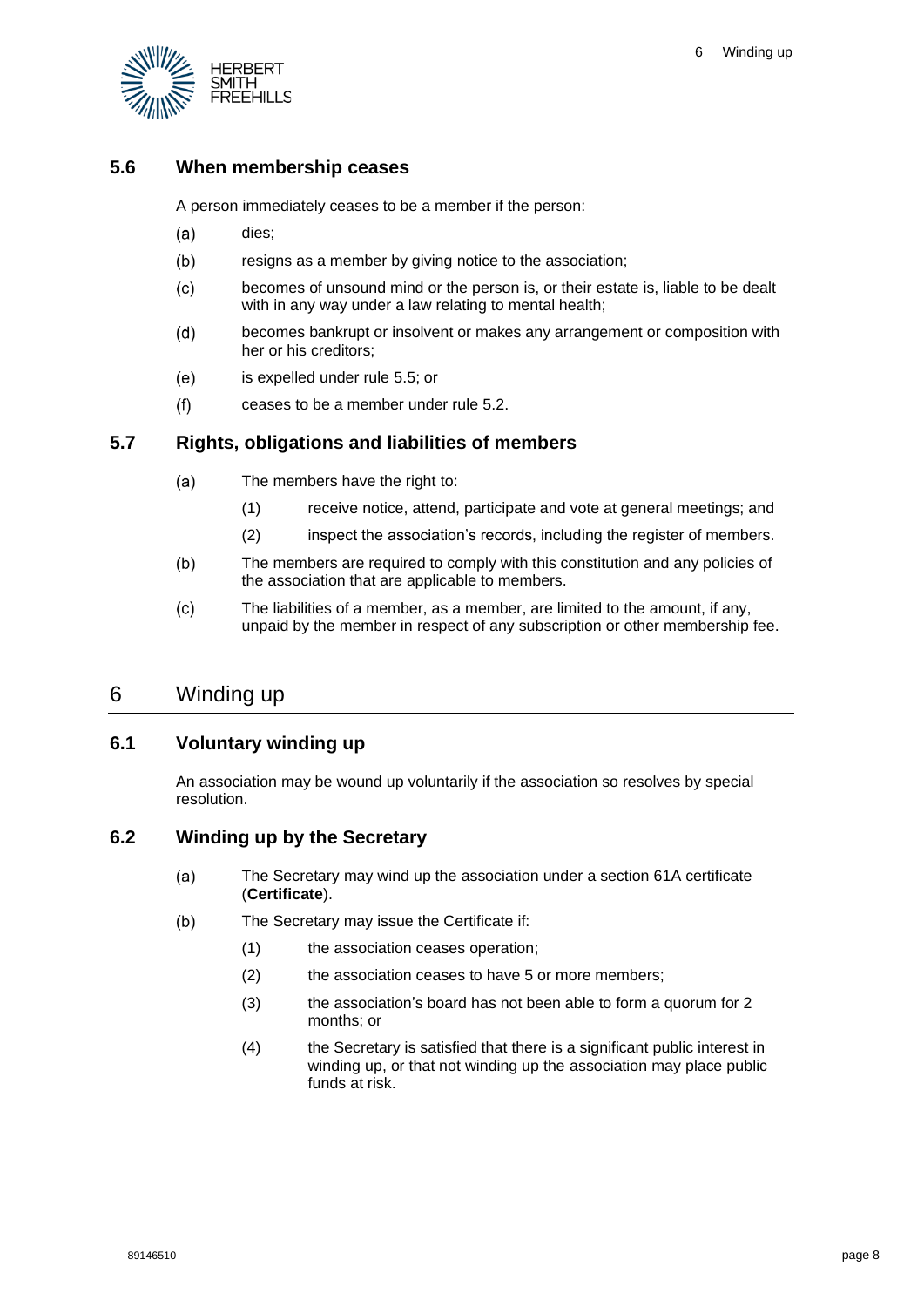

# <span id="page-9-0"></span>**6.3 Winding up by the Supreme Court**

- The Supreme Court of NSW may order the winding up of an association in  $(a)$ accordance with section 63 of the Associations Act.
- $(b)$ An application to the Supreme Court for the winding up of the association may be made by the association, a member, creditor, or the Secretary.

#### <span id="page-9-6"></span><span id="page-9-1"></span>**6.4 Surplus property on winding up**

- $(a)$ If, on the winding up or dissolution of the association, any property remains after satisfaction of all its debts and liabilities, and after the application of rule [7.10,](#page-11-1) this property must only be given or transferred to an entity that is charitable at law.
- The entity referred to in rule [6.4\(a\)](#page-9-6) must be decided by the members of the  $(b)$ association by special resolution at or before the time of winding up or dissolution of the association and, if the members cannot decide, by the Supreme Court of NSW.
- $(c)$ The distribution of surplus property must be approved by the Secretary.

# <span id="page-9-2"></span>7 Inclusion on the Register

#### <span id="page-9-3"></span>**7.1 Application of this rule**

This rule [7](#page-9-2) only applies if the association is on the Register and only to the extent required by relevant law, regulation or guideline applicable to the association, or any administrative requirement or practice of the Department, the Australian Taxation Office or any regulator.

#### <span id="page-9-4"></span>**7.2 Maintaining a Public Fund**

- $(a)$ The association must establish and maintain for its principal purposes set out in rule [2](#page-4-2) a fund to be called the **WinZero Gift Fund** (or such other name as decided by the company and notified to the Department) (**Public Fund**):
	- (1) to which Gifts and Deductible Contributions are made;
	- (2) to which any money received by the association because of those Gifts and Deductible Contributions is credited; and
	- (3) that does not receive any other money or property.
- $(b)$ The association must seek donations from the public to the Public Fund.
- $(c)$ Rule [4](#page-5-0) applies to the Public Fund.

#### <span id="page-9-5"></span>**7.3 Ministerial rules**

The association must comply with any rules that the Treasurer of the Commonwealth of Australia, the Commissioner or the Minister responsible for the Register make to ensure that Gifts or Deductible Contributions made to the Public Fund will be used only for the association's principal purposes set out in rule [2.](#page-4-2)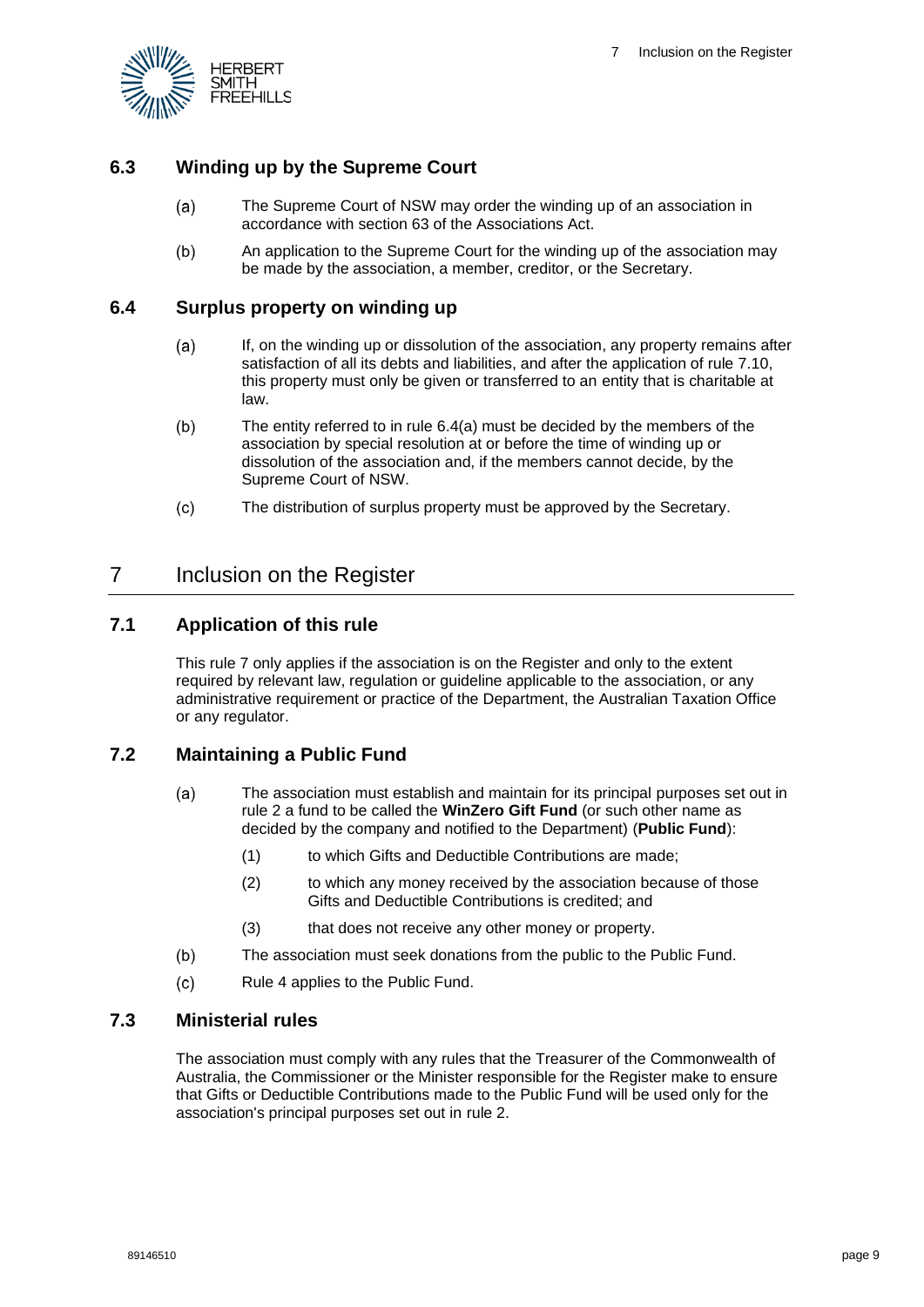

#### <span id="page-10-0"></span>**7.4 Bank account**

- The association must maintain a separate bank account and proper accounting  $(a)$ records for the Public Fund.
- $(b)$ The signatories must be Australian resident members authorised by the association.

#### <span id="page-10-1"></span>**7.5 Receipts**

Receipts for Gifts or Deductible Contributions to the Public Fund must be made in the name of the Public Fund and state:

- $(a)$ the number of the receipt;
- $(b)$ the name and ABN of the association
- the name of the Public Fund and a reference to it being on the Register;  $(c)$
- $(d)$ the date and amount (or value, if property) of the Gift or Deductible Contribution;
- $(e)$ the name of the donor or contributors; and
- the fact that it was a Gift or Deductible Contribution (and if it was a Deductible  $(f)$ Contribution, the relevant fundraising event and GST inclusive market value of the event or goods or services purchased).

#### <span id="page-10-2"></span>**7.6 Notifying the Department**

The association must notify the Department as soon as practicable of:

- $(a)$ any changes to the association's name or the name of its Public Fund;
- $(b)$ any changes to its purposes as set out in rule [2;](#page-4-2)
- $(c)$ any change to the committee administering the Public Fund;
- $(d)$ any departure from this rule [7;](#page-9-2)
- $(e)$ the association becoming insolvent or any process for the winding up of the association commencing or the association experiencing any other financial difficulties; or
- $(f)$ any other issues reasonably requested by the Department.

#### <span id="page-10-3"></span>**7.7 Statistical information**

- $(a)$ The association must provide to the Department statistical information on the Gift and Deductible Contributions made to the Public Fund within four months of the end of the financial year.
- The association must provide an audited financial statement for the association  $(b)$ and the Public Fund with the annual statistical return which provides information on the expenditure of the Public Fund monies and the management of the Public Fund assets.

### <span id="page-10-4"></span>**7.8 Conduit policy**

The association must not act as a mere conduit for a donor by passing a donation of money or property to other charities, bodies or persons as directed or indicated by the donor. It must not act as a collection agency for donations intended by a donor for another institution or person.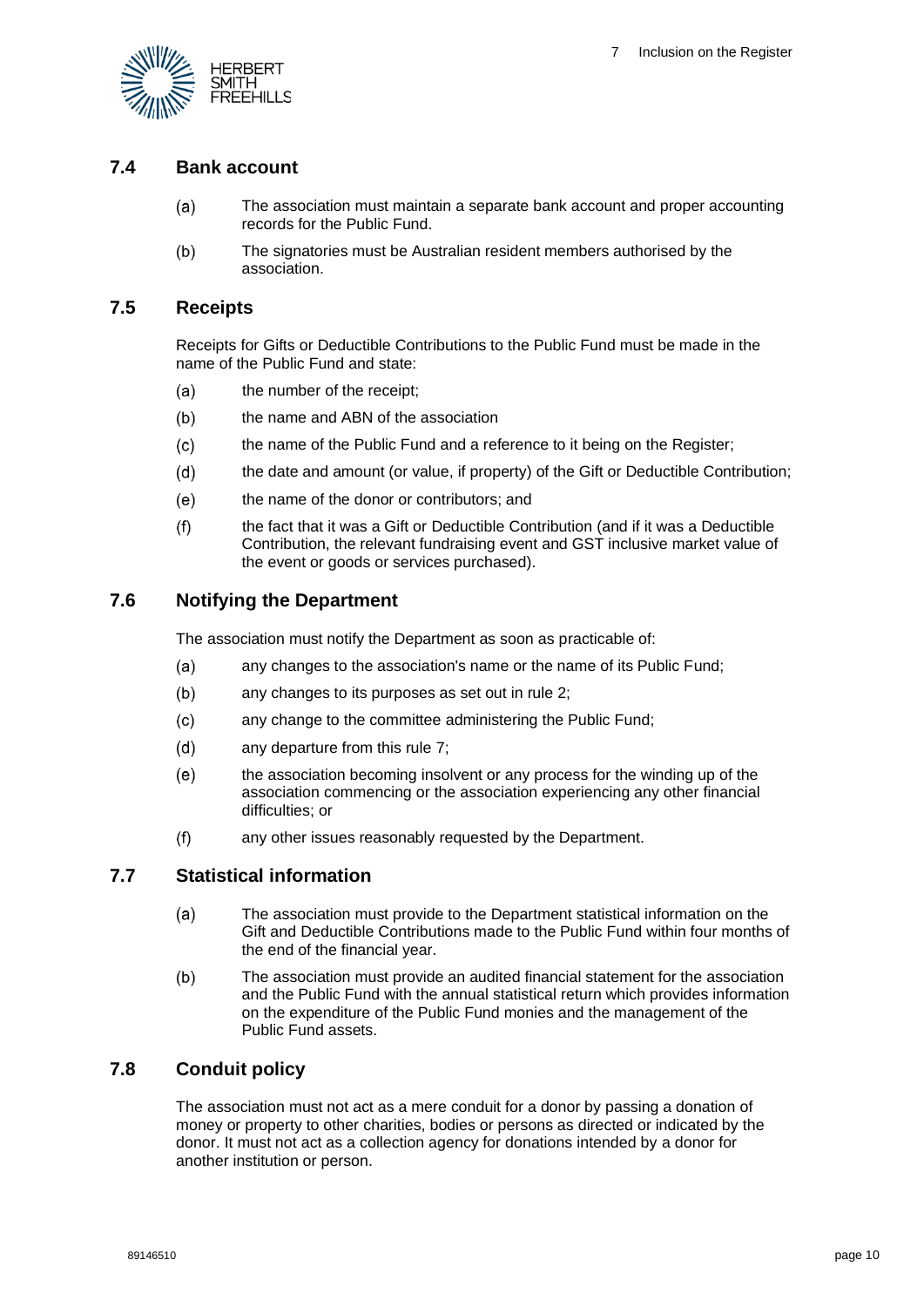

#### <span id="page-11-0"></span>**7.9 Public Fund committee**

The Public Fund must be managed and administered by at least 3 people, a majority of whom are Responsible Persons. This may be the board members of the association or a committee formed by the board for this purpose.

#### <span id="page-11-1"></span>**7.10 Winding up or revocation**

At the first occurrence of:

- $(a)$ the winding up of the Public Fund;
- $(b)$ the association ceasing to be endorsed as a deductible gift recipient under Subdivision 30-BA of ITAA 97; or
- $(c)$ the association and the Public Fund ceasing to be on the Register,

any surplus assets of the Public Fund must be transferred to a fund on the Register, the identity of which must be decided by the board members of the association.

# <span id="page-11-6"></span><span id="page-11-2"></span>8 Altering this constitution

- $(a)$ The association must not pass a special resolution altering this constitution, if, as a result, the association will cease to be a charity.
- $(b)$ A resolution purposing to alter this constitution in breach of rule [8\(a\)](#page-11-6) will have no effect.
- $(c)$ This constitution may only be altered, deleted or added to, in accordance with the Associations Act.

# <span id="page-11-3"></span>9 General meetings

#### <span id="page-11-4"></span>**9.1 Convening general meetings**

- $(a)$ The association must be accountable to the members within the terms of the law, including, as applicable, the Associations Act, the ACNC Act and this constitution.
- $(b)$ The association must convene an annual general meeting within 6 months of the end of the financial year.
- The board members may convene a general meeting at such time and place as  $(c)$ the board members think fit.

#### <span id="page-11-5"></span>**9.2 Convening general meetings at request of members**

- $(a)$ If at least 5% of members request that a general meeting be held for a proper purpose and with a valid resolution, the board members must:
	- (1) within 21 days of the members' request, give all members notice of a general meeting; and
	- (2) hold the meeting within 2 months of the members' request.
- $(b)$ The members who make the request must: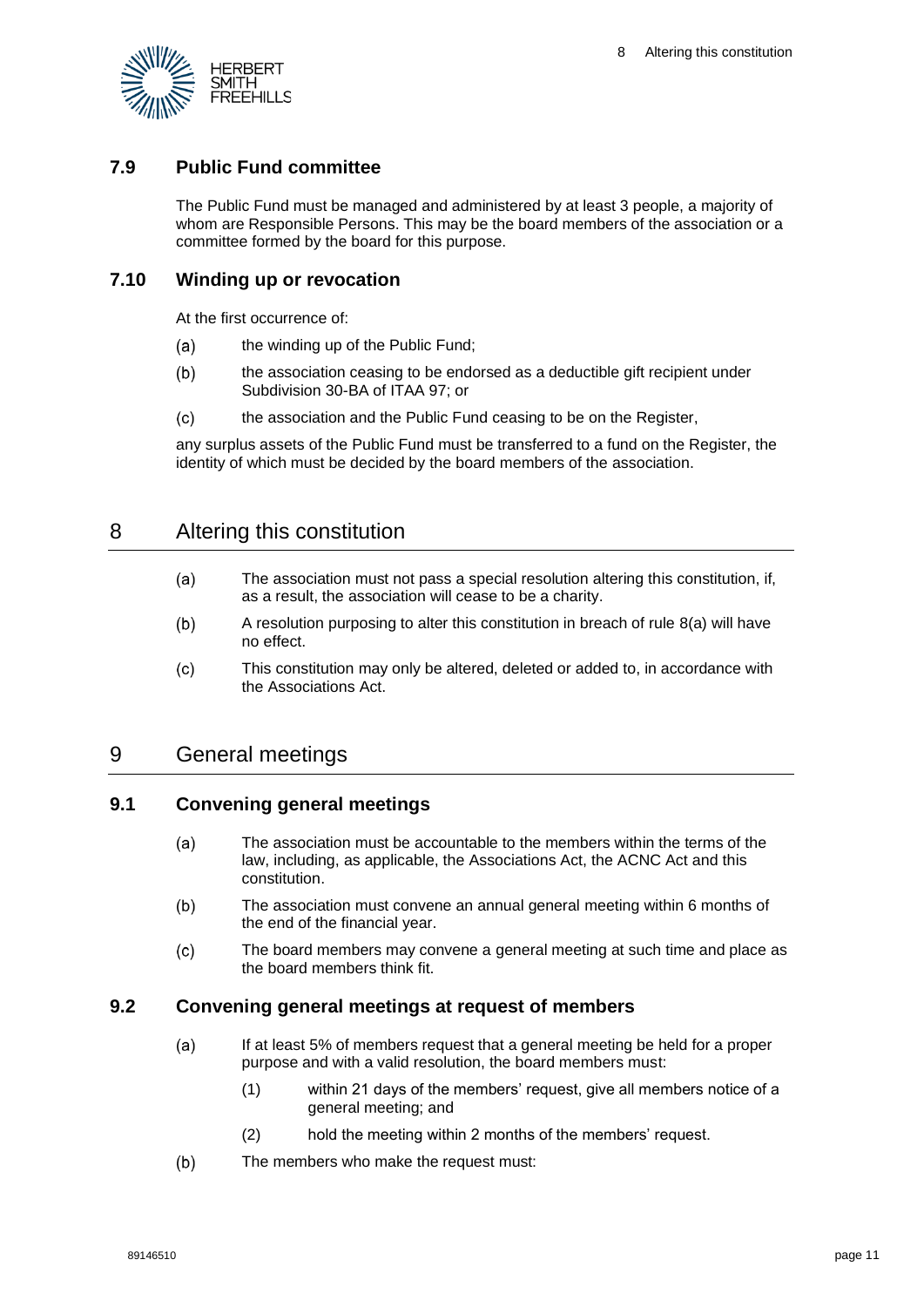

- (1) state in the request the resolution to be proposed at the meeting and the identity of the members making the request; and
- (2) give notice of the request to the association.
- $(c)$ The board members may not postpone or cancel a general meeting convened in response to a members requisition under rule [9.3\(a\)](#page-12-2) in accordance with rule [9.5](#page-13-0) without the prior consent of the persons who requisitioned or convened the meeting.

#### <span id="page-12-2"></span><span id="page-12-0"></span>**9.3 Notice of general meetings**

- $(a)$ At least 21 days' notice of every general meeting must be given in any manner authorised by rule [14](#page-23-1) to each person who is at the date of the notice:
	- (1) a member;
	- (2) a board member; or
	- (3) the Auditor, if applicable.
- $(b)$ A notice of a general meeting must:
	- (1) specify the date, time and place of the meeting;
	- (2) state the general nature of the business to be transacted at the meeting;
	- (3) state in full any proposed special resolution and state that the resolution is being proposed as a special resolution; and
	- (4) specify any details of voting such as proxies or other methods of voting, as decided by the board members.
- $(c)$ The non-receipt of notice of a general meeting or proxy form by, or a failure to give notice of a general meeting or a proxy form to, any person entitled to receive notice of a general meeting does not invalidate anything done or resolution passed at the general meeting if:
	- (1) the non-receipt or failure occurred by accident or error; or
	- (2) before or after the meeting, the person notifies the association of that person's agreement to that thing or resolution.
- $(d)$ A person's attendance at a general meeting waives any objection to a failure to give notice, or the giving of a defective notice, of the meeting.

#### <span id="page-12-1"></span>**9.4 Changing, postponing or adjourning general meetings**

- $(a)$ The board members may change the venue for, postpone, adjourn or cancel a general meeting if:
	- (1) they reasonably consider that the meeting has become unnecessary;
	- (2) the venue would be unreasonable or impractical;
	- (3) a change is necessary in the interests of conducting the meeting efficiently; or
	- (4) a quorum is not present under rule [9.5.](#page-13-0)
- $(b)$ No business may be transacted at any adjourned meeting except the business left unfinished at the meeting from which the adjournment took place.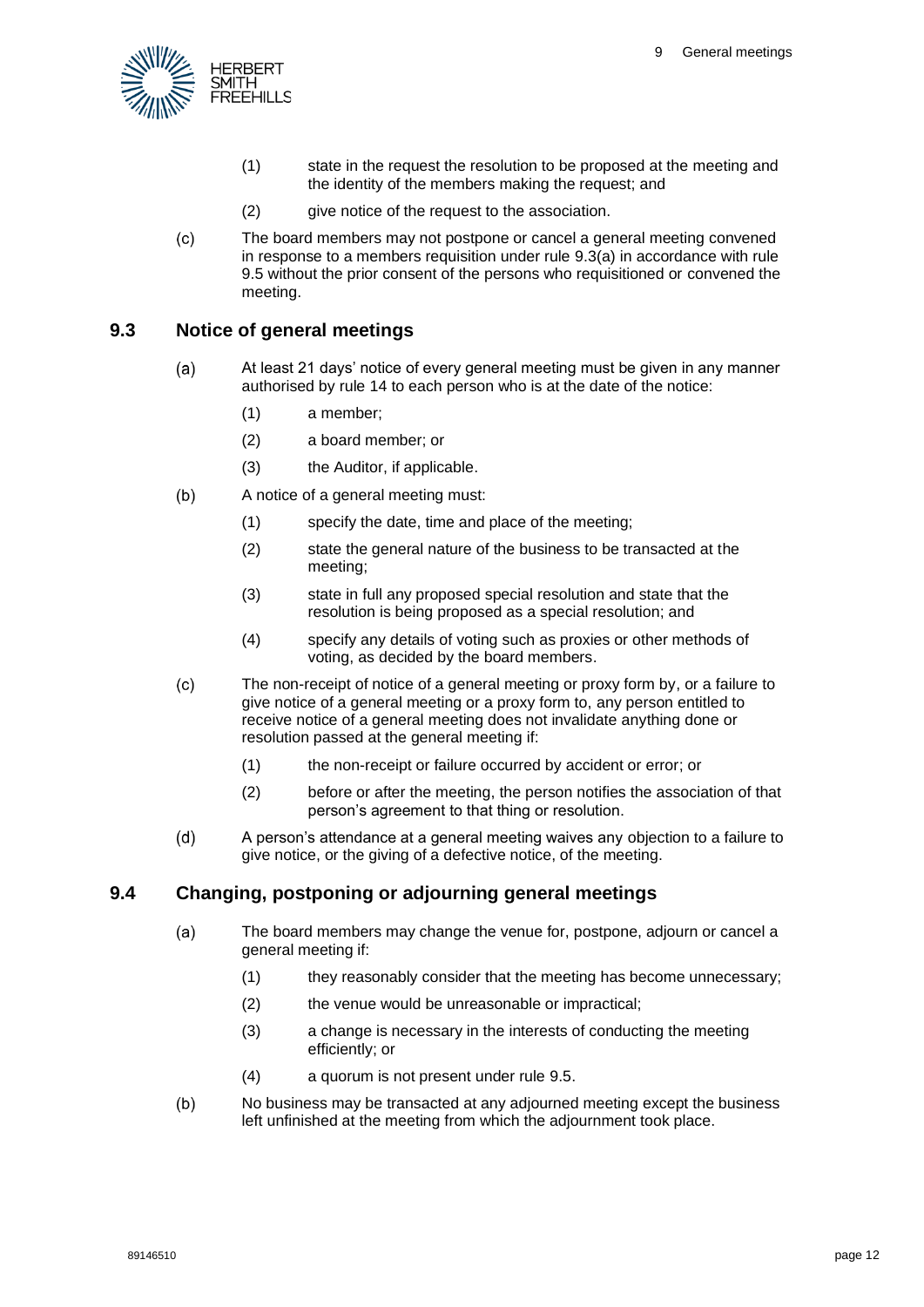

- <span id="page-13-3"></span> $(c)$ Where a meeting is adjourned for 30 days or more, notice of the adjourned meeting must be given as for an original meeting.
- $(d)$ Except as provided by rule [9.4\(c\),](#page-13-3) it is not necessary to give any notice of an adjournment or of the business to be transacted at an adjourned meeting.

#### <span id="page-13-0"></span>**9.5 Quorum at general meetings**

- $(a)$ No business may be transacted at a general meeting, except the election of a chair and the adjournment of the meeting, unless a quorum of members is present when the meeting proceeds to business.
- $(b)$ A quorum consists of at least 5 members entitled to vote and who are present personally, by proxy or who have submitted their vote by post or electronically under rule [9.9\(g\)](#page-15-4) (if permitted).
- <span id="page-13-4"></span> $(c)$ If a quorum is not present within 30 minutes after the time appointed for a general meeting the meeting stands adjourned to the day, and at the time and place, that the board members decide or, if the board members do not make a decision, to the same day in the next week at the same time and place.
- $(d)$ If at the adjourned meeting under rule [9.4](#page-12-1)[\(c\),](#page-13-4) a quorum is not present within 30 minutes after the time appointed for the meeting, the meeting must be dissolved.

## <span id="page-13-1"></span>**9.6 Digital general meetings**

- $(a)$ The simultaneous linking together by telephone or digital means of a sufficient number of the members to constitute a quorum constitutes a general meeting, provided the members have a reasonable opportunity to participate at the meeting.
- $(b)$ All the provisions in this constitution in this rule [9](#page-11-3) apply, as far as they can, with any necessary changes, to general meetings by telephone or digital means.
- A member who takes part in a meeting by telephone or digital means is taken to  $(c)$ be present in person at the meeting.
- $(d)$ A meeting by telephone or digital means is taken as held at the place decided by the chair of the meeting, as long as at least one of the members involved was at that place for the duration of the meeting.

## <span id="page-13-5"></span><span id="page-13-2"></span>**9.7 Chair of general meetings**

- $(a)$ The chair of the board must preside as chair at a general meeting if present within 15 minutes after the time appointed for the meeting and willing to act.
- <span id="page-13-6"></span>If there is no chair of the board or both the conditions in rule [9.7\(a\)](#page-13-5) have not  $(b)$ been met, the members present must elect another chair of the meeting.
- $(c)$ A chair elected under rule [9.7\(b\)](#page-13-6) must be:
	- (1) another board member who is present and willing to act; or
	- (2) if no other board member present at the meeting is willing to act, a member who is present and willing to act.
- $(d)$ A question arising at a general meeting relating to the order of business, procedure or conduct of the meeting must be referred to the chair of the meeting, whose decision is final.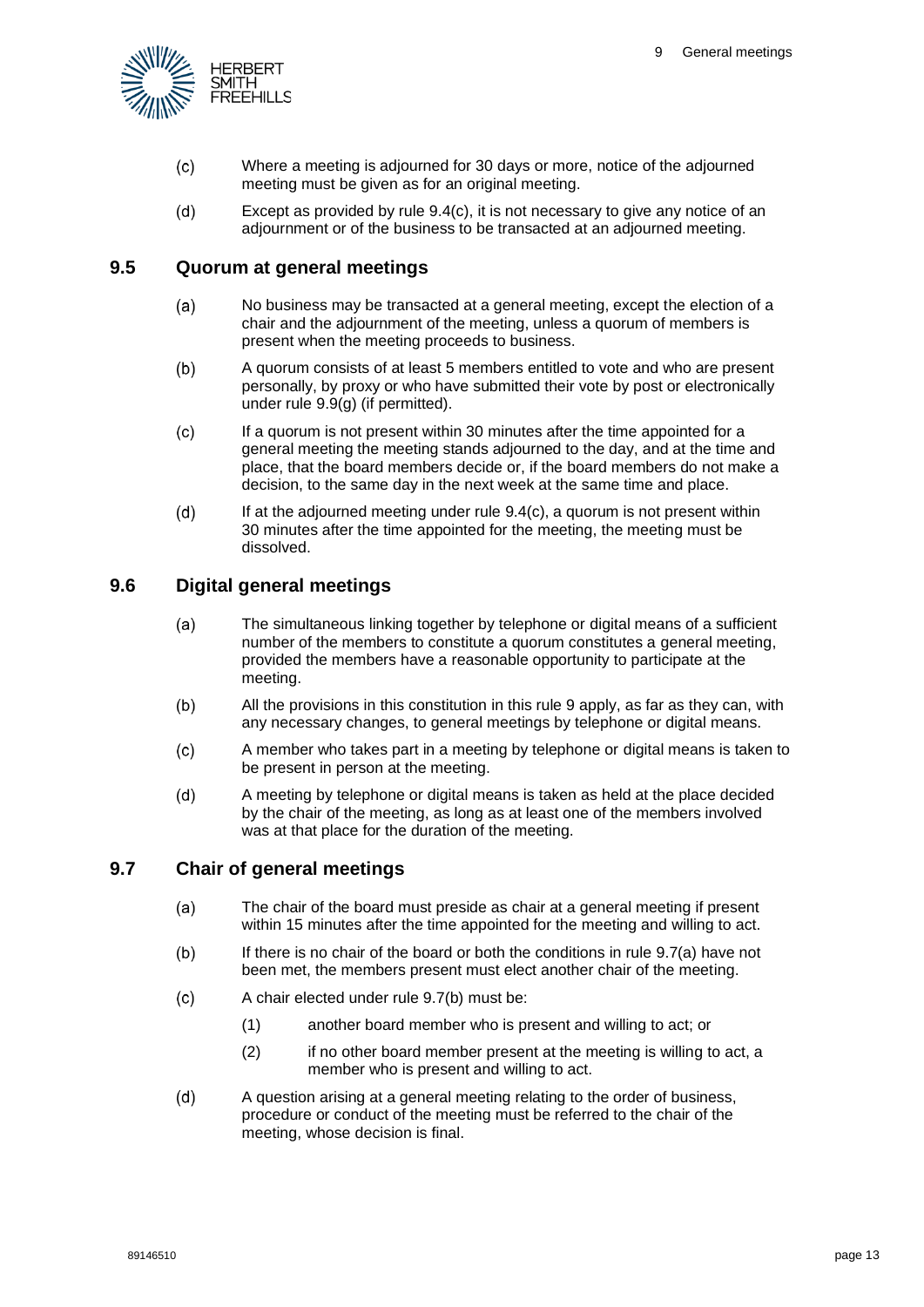

 $(e)$ Where the votes on a proposed resolution are equal, the chair of the meeting has a second or casting vote.

#### <span id="page-14-0"></span>**9.8 Decisions of the members**

- $(a)$ Every member has one vote.
- $(b)$ The board members may decide the manner in which voting is conducted.
- $(c)$ Each member entitled to vote may vote, as decided by the board members:
	- (1) in person, or where a member is a body corporate, by its representatives;
	- (2) by proxy; or
	- (3) by postal or electronic ballot in accordance with rule [9.9\(g\)](#page-15-4) (if permitted by the board members).
- $(d)$ A proxy or representative is entitled to a separate vote for each member the person represents, in addition to any vote the person may have as a member in her or his own right.
- $(e)$ An objection to the qualification of a person to vote must be:
	- (1) raised before the vote objected to is counted; and
	- (2) referred to the chair, whose decision is final.
- <span id="page-14-2"></span>(b) A vote not disallowed by the chair under rule  $9.8(e)(2)$  of a meeting is valid for all purposes.
- $(f)$ Except where by law a resolution requires a special majority, questions arising at a general meeting must be decided by a majority of votes cast by the members.

#### <span id="page-14-1"></span>**9.9 Voting by show of hands or ballot**

- A resolution put to the vote of a general meeting must be decided on a show of  $(a)$ hands unless, before the vote is taken or immediately after the declaration of the result of the show of hands, a ballot (poll) is demanded by:
	- (1) the chair of the meeting; or
	- (2) any member present.
- $(b)$ A demand for a ballot does not prevent a general meeting continuing for the transaction of any business except the question on which the ballot has been demanded.
- $(c)$ Unless a ballot is duly demanded, a declaration by the chair of a general meeting that a resolution has been carried or carried unanimously, or carried by a particular majority, or lost, and an entry to that effect in the book containing the minutes of the proceedings of the association, is conclusive evidence of the fact without proof of the number or proportion of the votes recorded in favour of, or against, the resolution.
- $(d)$ If a ballot is duly demanded at a general meeting, it must be taken in such manner and either at once or after an interval or adjournment or otherwise, as the chair of the meeting directs. The result of the ballot is the resolution of the meeting at which the ballot was demanded.
- $(e)$ A ballot demanded at a general meeting on the election of a chair of the meeting or on a question of adjournment must be taken immediately.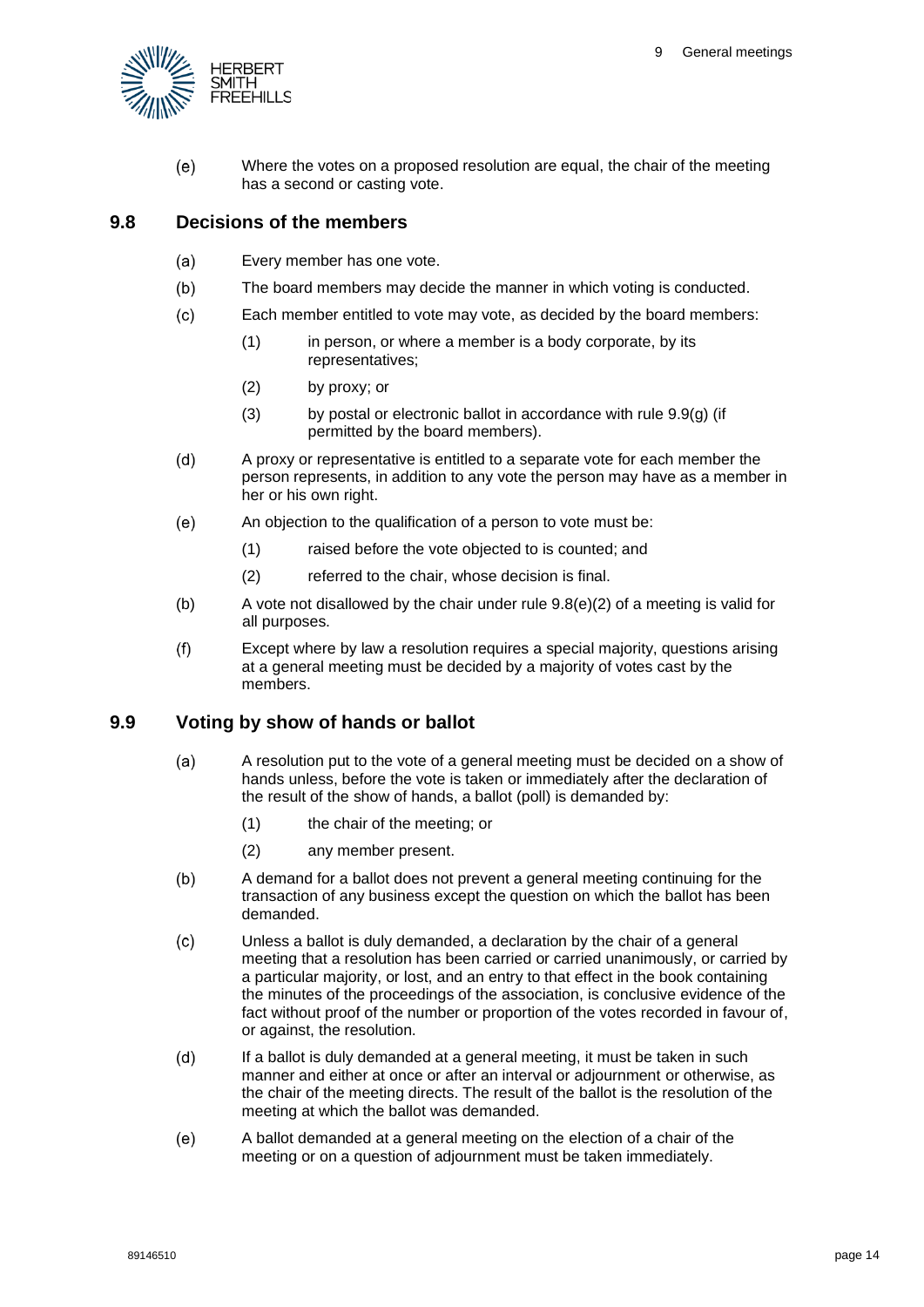

- $(f)$ The demand for a ballot may be withdrawn.
- <span id="page-15-4"></span> $(g)$ A resolution of the association may be conducted by postal or electronic ballot. Schedule 3 of the Regulation sets out how postal and electronic ballots must be conducted.

#### <span id="page-15-0"></span>**9.10 Voting by proxy or representative**

- $(a)$ A member may appoint a proxy by giving notice to the association, and an incorporated member (a body corporate) may appoint a proxy or a representative, to attend a meeting and vote on behalf of the member. The proxy does not need to be a member of the association.
- $(b)$ The appointment of a proxy or representative may direct the manner in which the proxy or representative is to vote in respect of a particular resolution and, where this is provided, the proxy or representative is not entitled to vote on the proposed resolution except as directed in the appointment.
- The appointment of a proxy or representative is not revoked by the appointer  $(c)$ attending and taking part in the general meeting but, if the appointer votes on a resolution in person, the person acting as proxy or representative for the appointer is not entitled to vote, and must not vote, as the appointer's proxy on the resolution.

#### <span id="page-15-1"></span>**9.11 Decisions of members without a meeting**

- (a) A members' resolution may be passed without a meeting (unless a meeting is required under the Associations Act or for passing a special resolution). Such a resolution is passed if:
	- (1) the members are given a document setting out that resolution; and
	- (2) all of the members consent to the resolution.
- (b) A member may consent to a resolution by:
	- (1) signing the document containing the resolution (or a copy of that document); or
	- (2) giving notice to the association signifying assent to the resolution and either setting out its terms or otherwise clearly identifying them.
- (c) The resolution is taken as passed when the last member signs or consents to that resolution.

# <span id="page-15-2"></span>10 Board members

#### <span id="page-15-3"></span>**10.1 Composition of board**

- The minimum number of board members is 3.  $(a)$
- $(b)$ The board members may appoint any individual as a board member, either to fill a casual vacancy or as an addition to the existing board members, provided:
	- (1) the individual is a member of the association;
	- (2) before appointing the board member, that individual signs a consent to act as a board member;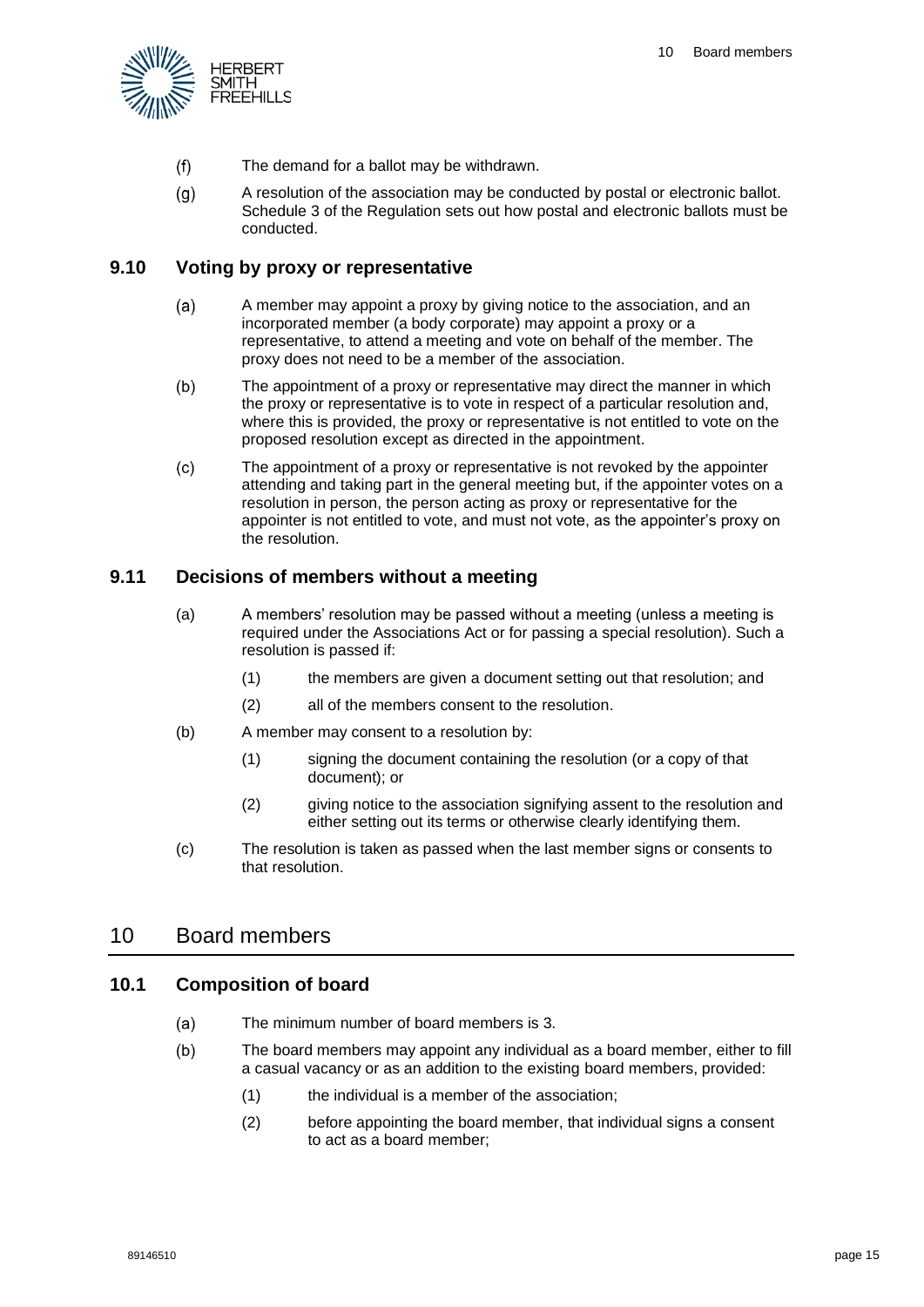

- (3) the individual is not disqualified from managing a corporation under the Corporations Act nor from being a responsible entity under the ACNC Act.
- <span id="page-16-0"></span> $(c)$ Subject to rule [10.5,](#page-16-3) the board members must retire from office as provided in rule [10.2.](#page-16-0)

#### **10.2 Process for retirement and re-election**

- At every annual general meeting all board members must retire from office and  $(a)$ may stand for re-election.
- $(b)$ A board member retiring from office is eligible for re-election subject to a maximum term of 9 years, unless the maximum term is varied for a particular board member by the board members.
- $(c)$ The retirement of a board member from office and the re-election of the board member or the election of another person to that office (as the case may be) takes effect at the conclusion of the meeting at which the retirement and re-election or election occur.

#### <span id="page-16-1"></span>**10.3 Nomination of board members**

- $(a)$ Nominations of candidates for election as board members must be received by the association at least 45 days prior to the annual general meeting unless the board members decide otherwise.
- $(b)$ The nominations must be:
	- (1) accompanied by a short biographical statement and the consent of the candidate;
	- (2) endorsed by one member other than the candidate; and
	- (3) given to the association by notice.

## <span id="page-16-2"></span>**10.4 Register of board members**

- $(a)$ The association must keep a register of board members, containing the following information:
	- (1) the board member's name, date of birth and residential address;
	- (2) the date on which the board member takes office; and
	- (3) the date on which the board member vacates office.
- <span id="page-16-4"></span> $(b)$ The register of board members must be kept in NSW at the main premises of the association, or if the association has no premises, at the association's registered address.
- $(c)$ Any change in the board's membership must be recorded in the register within one month after the change occurs.
- $(d)$ The register must, at all reasonable hours, be kept available for inspection, free of charge, by any person.

#### <span id="page-16-3"></span>**10.5 Vacation of office**

The office of a board member becomes vacant:

 $(a)$ if the board member dies;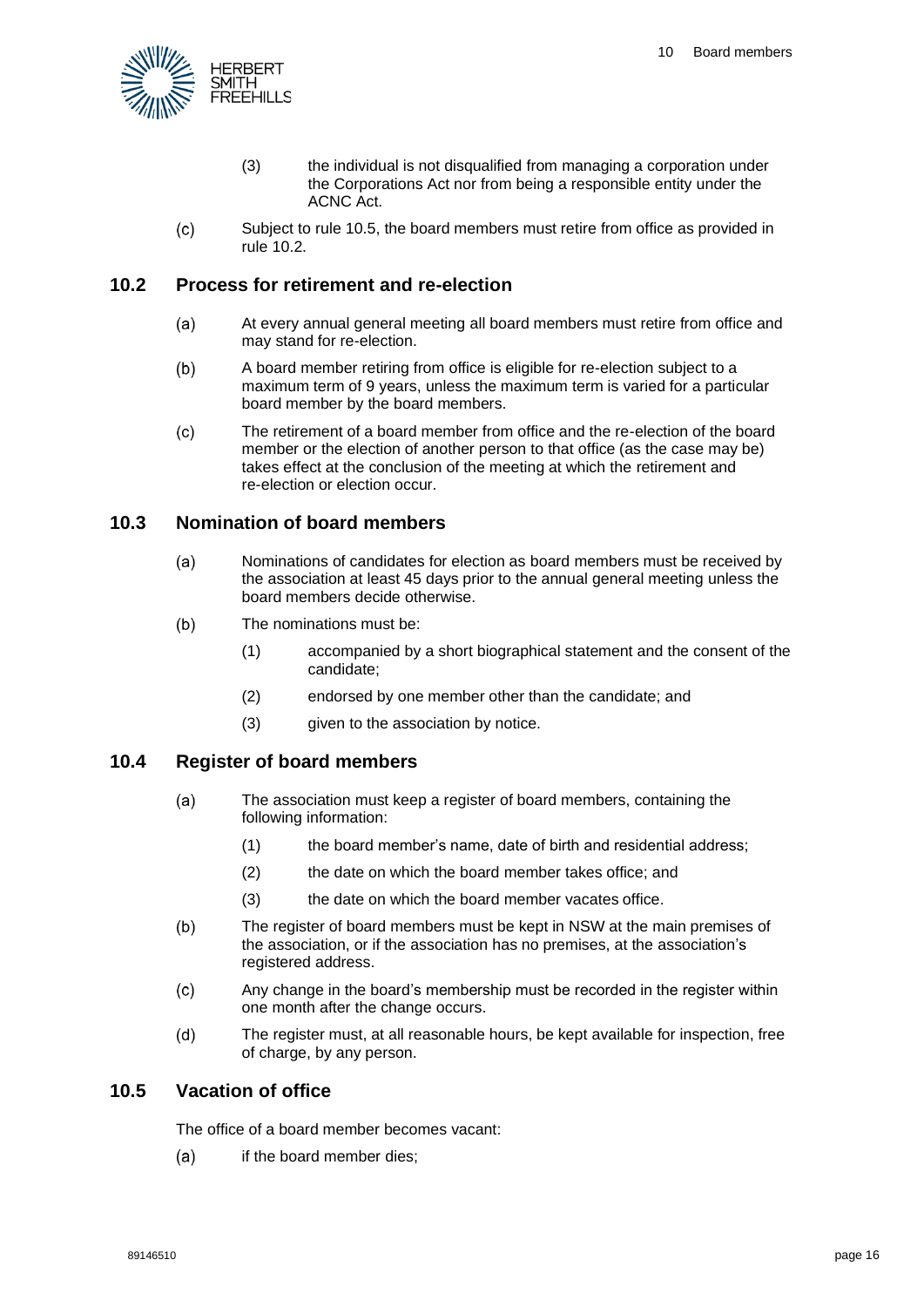

- $(b)$ if the board member resigns by giving notice to the association;
- $(c)$ if the board member is removed from office by ordinary resolution of the members in general meeting;
- if the board member is disqualified from managing a corporation under the  $(d)$ Corporations Act or disqualified from being a responsible entity under the ACNC Act;
- $(e)$ except to the extent of a leave of absence granted by the board members, if the board member fails to attend at least three consecutive board meetings or at least four meetings over a period of one year; or
- $(f)$ if a person is appointed to make decisions on behalf of the board member under a law relating to mental health.

#### <span id="page-17-0"></span>**10.6 Powers and duties of board members**

- $(a)$ The board members are responsible for managing the association's affairs and carrying out the association's purposes set out in rule [2.](#page-4-2)
- $(b)$ The board members may exercise all the association's powers which are not required, by the Associations Act or by this constitution, to be exercised by the members in general meeting.
- $(c)$ The board members must ensure they are aware of, and comply with, their duties set out in the Associations Act and in the regulations of the ACNC Act.
- $(d)$ The board members may delegate any of their powers and functions to one or more of the board members, a committee, an employee, an agent or other person as the board members decide.

#### <span id="page-17-1"></span>**10.7 Board positions**

- $(a)$ The board members may elect a chair, a deputy chair, a treasurer, or other positions as and when the board members decide and may decide the period for which that board member is to hold that position.
- $(b)$ The Public Officer must be appointed in accordance with rule [12](#page-21-2) and need not be a member of the board.

#### <span id="page-17-7"></span><span id="page-17-2"></span>**10.8 Board members' interests**

- <span id="page-17-5"></span> $(a)$ Subject to rule [10.8\(b\),](#page-17-3) a board member who has a perceived or actual material conflict of interest (including a material personal interest) in a matter being considered by the board members must:
	- (1) as soon as she or he becomes aware of her or his interest, disclose to the board members the nature and extent of her or his interest and the relation of the interest to the activities of the association; and
	- (2) where it is a material personal interest, disclose the nature and extent of the interest to the members at the next general meeting.
- <span id="page-17-6"></span><span id="page-17-4"></span><span id="page-17-3"></span> $(b)$ Rule [10.8\(b\)\(2\)](#page-17-4) does not apply in respect of an interest that exists only by virtue of the fact that the board member:
	- (1) is an employee of the association;
	- (2) is a member of a class of persons for whose benefit the association is established; or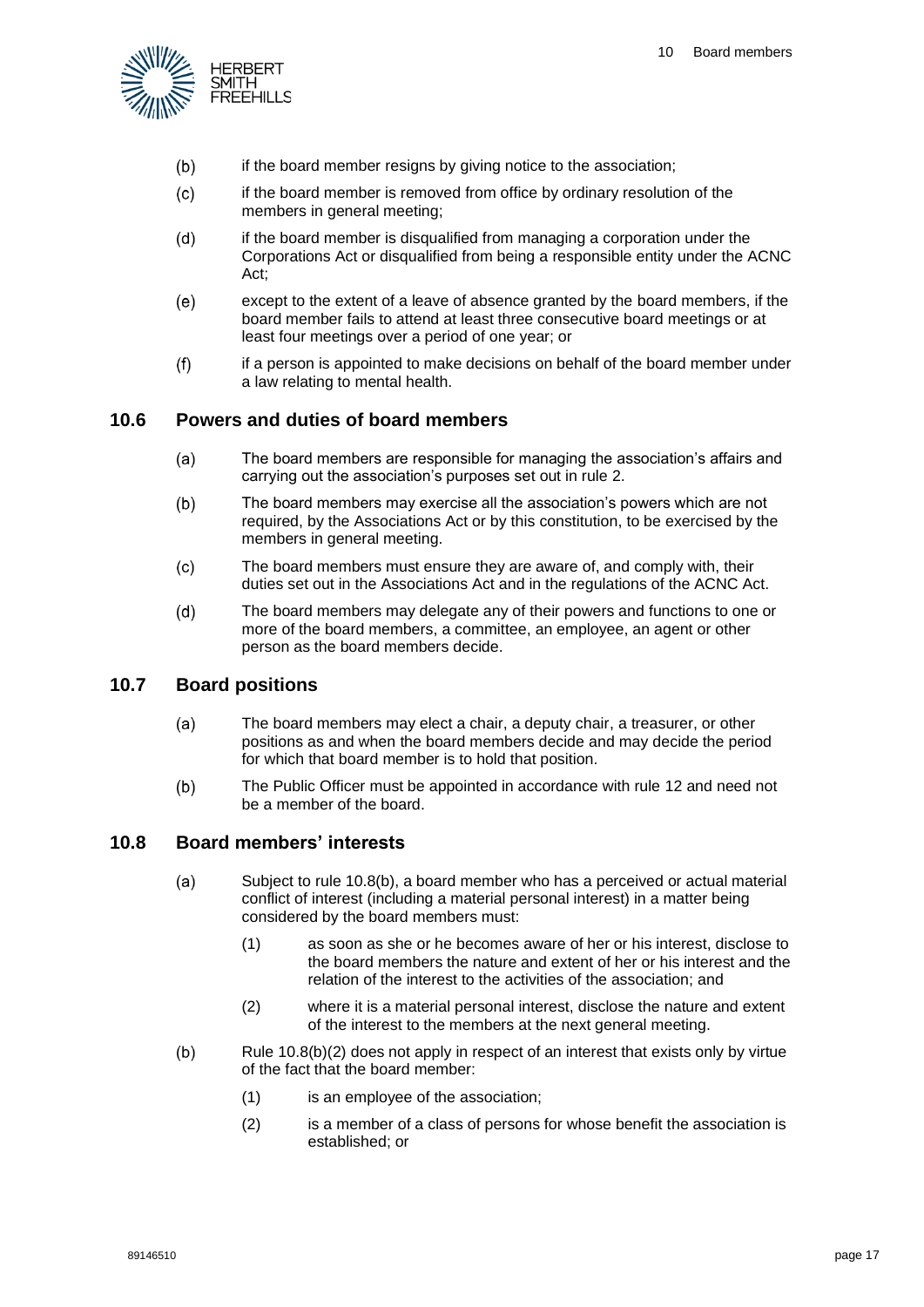

- (3) has the interest in common with all or a substantial proportion of the members.
- <span id="page-18-2"></span><span id="page-18-1"></span> $(c)$ A board member who has a perceived or actual material conflict of interest in a contract, or proposed contract, with the association, or who has a perceived or actual material conflict of interest in a matter being considered by the board members, must not, unless rule [10.8\(b\)\(2\)](#page-17-4) and [\(b\)\(3\)](#page-18-1) applies:
	- (1) be present while the matter is being considered; or
	- (2) vote on the matter.
- $(d)$ A disclosure under rule [10.8\(a\)\(1\)](#page-17-5) and [\(2\)](#page-17-6) must be recorded in the minutes of the meetings at which the disclosure was made. This may be a standing notice of disclosure.
- A contract is not liable to be avoided by the association on any ground arising  $(e)$ from the fiduciary relationship between the board member and the association and the board member is not liable to account for profits derived from the contract, provided rules [10.8\(a\)](#page-17-7) and [\(c\)](#page-18-2) have been complied with (if applicable) by the board member.
- $(f)$ If there are not enough board members to form a quorum to consider a matter due to rule [10.8\(c\),](#page-18-2) any board member (including a board member with a perceived or actual material conflict of interest) may call a general meeting to consider the matter.
- $(q)$ The board members may make regulations or adopt a policy dealing with a conflict of interest, including requiring the disclosure of interests that a board member, and any person considered by the board members as related to or associated with the board member, may have, or may be perceived to have, in any matter concerning or which may affect the association, in any way.

## <span id="page-18-0"></span>**10.9 Use of information or position**

- $(a)$ A board member must not:
	- (1) while a board member; and
	- (2) after ceasing to be a board member,

knowingly or recklessly make improper use of information acquired by virtue of her or his position in the association so as to:

- (3) gain, directly or indirectly, any pecuniary benefit or material advantage for himself or herself or any other person; or
- (4) cause a detriment to the association.
- $(b)$ A board member must not knowingly or recklessly make improper use of her or his position in the association so as to:
	- (1) gain, directly or indirectly, any pecuniary benefit or material advantage for himself or herself or any other person; or
	- (2) cause detriment to the association.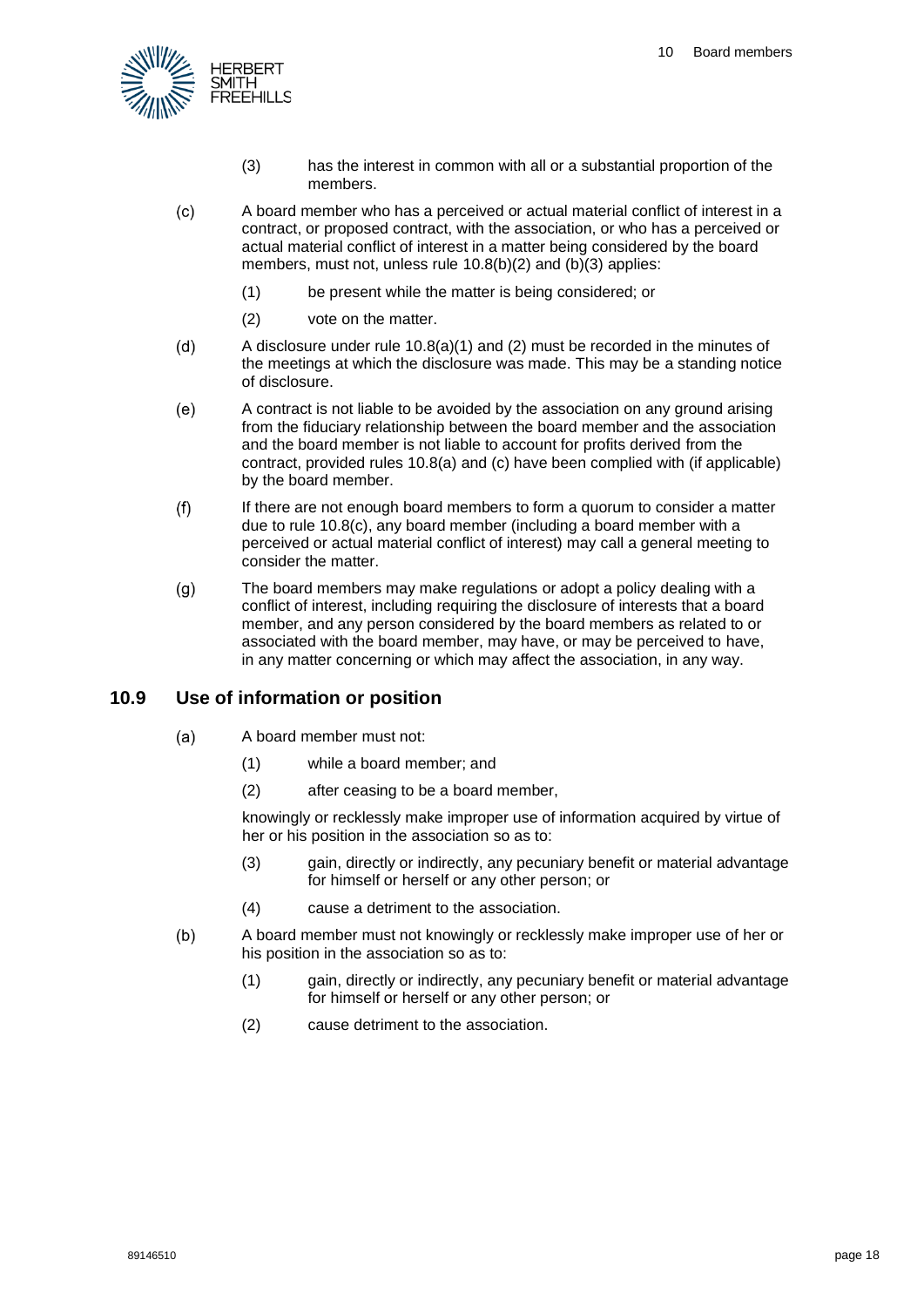

# <span id="page-19-0"></span>11 Board meetings

#### <span id="page-19-1"></span>**11.1 Convening board meetings**

- The board members may meet together and adjourn and otherwise regulate  $(a)$ their meetings as they think fit.
- $(b)$ A board member may convene a meeting of the board members by giving reasonable notice to the other board members.
- $(c)$ A Public Officer must, on the requisition of a board member, convene a meeting of the board members.
- A notice of a board meeting:  $(d)$ 
	- (1) must specify the time and place of the meeting;
	- (2) need not state the nature of the business to be transacted at the meeting;
	- (3) may be given immediately before the meeting; and
	- (4) may be given in any manner authorised by rule [14.1.](#page-23-2)
- (c) A board member may waive the requirement of notice of a meeting of board members by giving notice to the association.
- $(e)$ The non-receipt of notice of a meeting, or a failure to give notice of a meeting, does not invalidate any thing done or resolution passed at the meeting if:
	- (1) the non-receipt or failure occurred by accident or error;
	- (2) the board member waives notice of that meeting before or after the meeting;
	- (3) the board member notifies the association of their agreement to that thing or resolution personally or by post, telephone, email or other electronic means before or after the meeting; or
	- (4) the board member attended the meeting.

#### <span id="page-19-2"></span>**11.2 Digital board meetings**

- $(a)$ The simultaneous linking together by telephone or digital means of a sufficient number of the board members to constitute a quorum constitutes a board meeting.
- $(b)$ A board member who takes part in a meeting by telephone or digital means is taken to be present in person at the meeting.
- All the provisions in this rule [11](#page-19-0) apply, as far as they can and with any  $(c)$ necessary changes, to board meetings by telephone or digital means.
- $(d)$ A meeting by telephone or digital means is taken as held at the place decided by the chair of the meeting, as long as at least one of the board members was at that place for the duration of the meeting.
- $(e)$ If a technical difficulty occurs which means that one or more board members cannot participate, the chair may adjourn the meeting until the difficulty is remedied or may, if a quorum of board member remains present, continue with the meeting.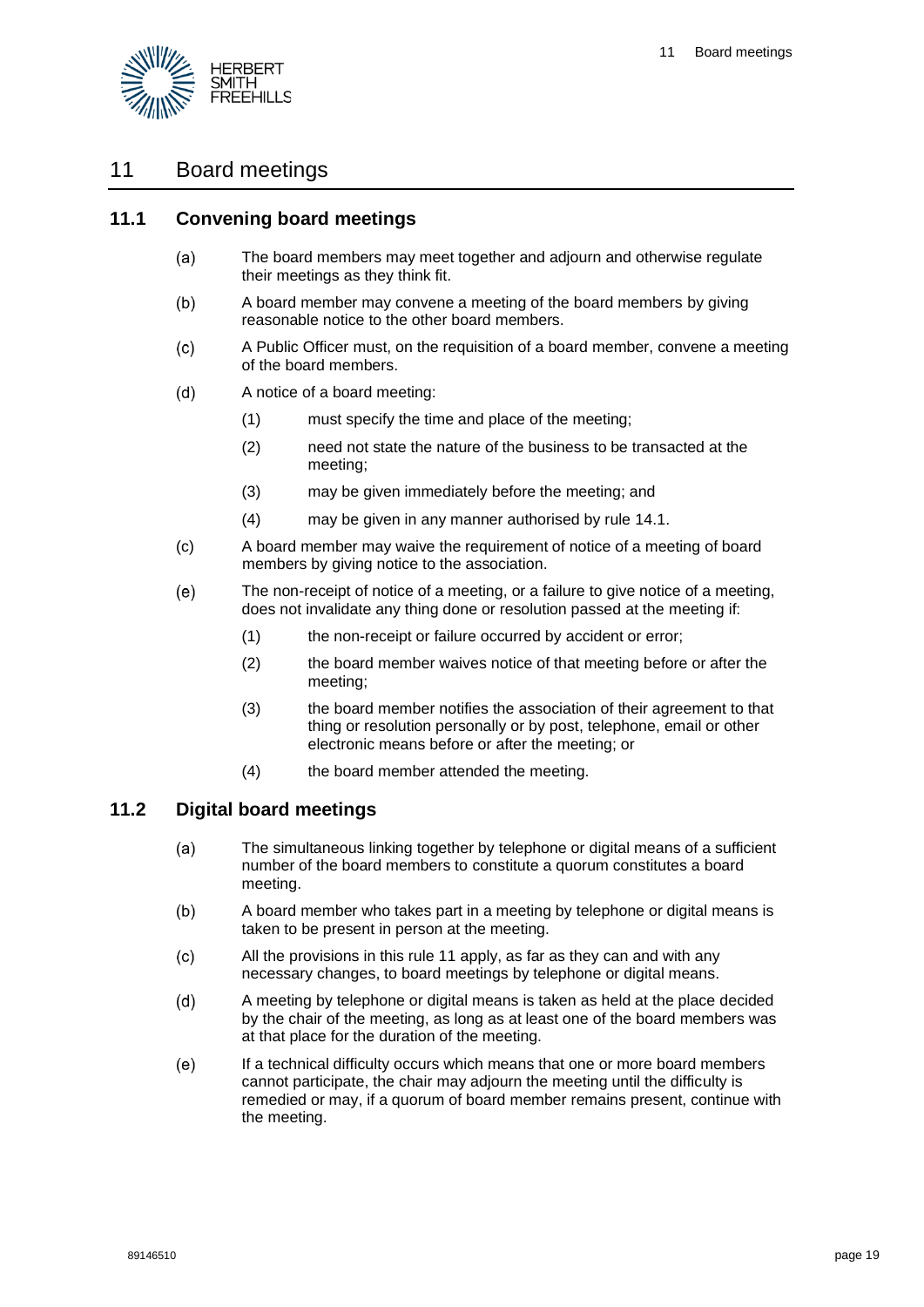

#### <span id="page-20-0"></span>**11.3 Quorum at board meetings**

- No business may be transacted at a board meeting unless a quorum of board  $(a)$ members is present at the time the business is dealt with.
- $(b)$ A quorum consists of a majority of board members, or at least 3 board members, whichever is the greater number.
- $(c)$ If the number of board members in office at any time is not sufficient to constitute a quorum, or is less than the minimum number of board members fixed under this constitution, the remaining board members must act as soon as possible to appoint additional board members, as required, and, until that has happened, may only act if and to the extent that there is an emergency requiring them to act.

#### <span id="page-20-1"></span>**11.4 Chair**

- (a) The board members may elect one of the board members as chair and may decide the period for which that person is to be the chair.
- (b) The chair of the board must preside as chair at each board meeting if present within 10 minutes after the time appointed for the meeting and willing to act.
- (c) If there is no chair or the conditions in rule [10.4\(b\)](#page-16-4) have not been met, the board members present must elect one of the board members as chair of the meeting.

#### <span id="page-20-2"></span>**11.5 Decisions of board members**

- A resolution at a board meeting must be decided by a majority of votes cast by  $(a)$ the board members present.
- Where the votes on a proposed resolution are equal, the chair of the meeting  $(b)$ has a second or casting vote.

#### <span id="page-20-3"></span>**11.6 Decisions without a meeting**

- $(a)$ A resolution is taken to have been passed by a meeting of board members if:
	- (1) all of the board members who would be entitled to receive notice and vote on a resolution are given a document setting out that resolution; and
	- (2) all the board members sign or consent to the resolution.
- $(b)$ A board member may consent to a resolution by:
	- (1) signing the document containing the resolution (or a copy of that document);
	- (2) giving notice to the association signifying assent to the resolution and either setting out its terms or otherwise clearly identifying them; or
	- (3) telephoning the chair or Public Officer and signifying assent to the resolution and clearly identifying its terms.
- $(c)$ The resolution is taken as passed when the last board member signs or consents to that resolution.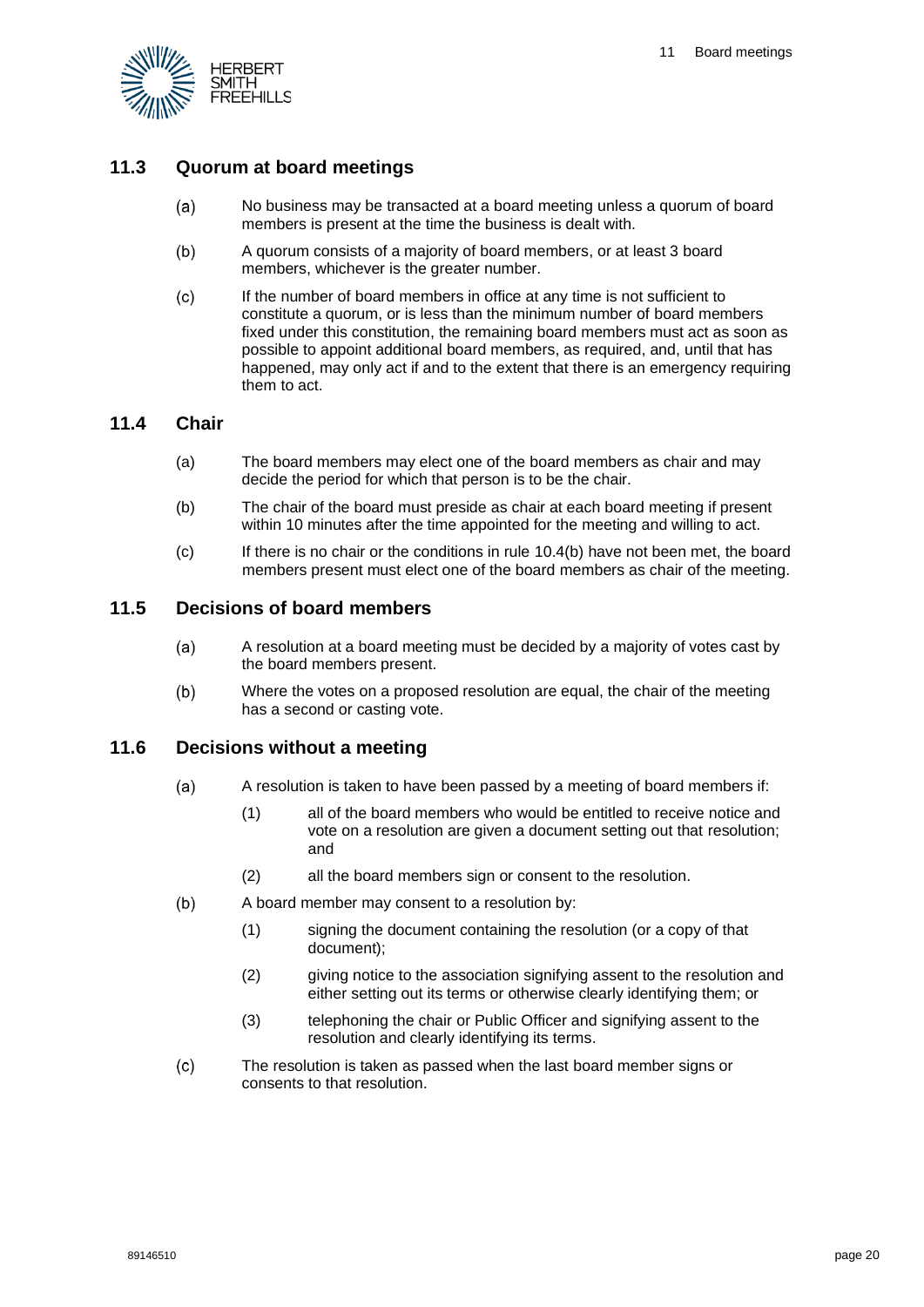

### <span id="page-21-0"></span>**11.7 Advisory councils and sub-committees**

- The board members may delegate any of their powers to one or more advisory  $(a)$ councils or sub-committees consisting of the number of committee members and other individuals they think fit.
- $(b)$ An advisory council or sub-committee to which any powers have been delegated must exercise the powers delegated in accordance with any directions given by the board members.
- $(c)$ The provisions of this rul[e 11](#page-19-0) that apply to meetings and resolutions of board members apply, so far as they can and with any necessary changes, to meetings and resolutions of any committee.

#### <span id="page-21-1"></span>**11.8 Validity of acts**

An act done by a person acting as a board member, a meeting of board members, or a person exercising a power or function delegated to them by a board member is not invalidated merely because of one of the following circumstances, if that circumstance was not known by that person, the board members or the advisory council or subcommittee (as applicable) when the act was done:

- $(a)$ a defect in the appointment of the person as a board member or delegate;
- $(b)$ the person being disqualified as a board member or having vacated office; or
- $(c)$ the person not being entitled to vote.

# <span id="page-21-2"></span>12 Public Officer

#### <span id="page-21-3"></span>**12.1 Appointment**

- $(a)$ The board members must appoint a Public Officer to hold the position subject to the Associations Act and carry out the duties provided in the Associations Act and any additional duties as decided by the board members.
- $(b)$ Before being appointed, the Public Officer must:
	- (1) consent to the appointment;
	- (2) be at least 18 years old; and
	- (3) be a resident of NSW.
- $(c)$ The Public Officer may hold any other position or office in the association but is not required to be a board member.
- Rule [10.9](#page-18-0) relating to use of information or position applies to the Public Officer  $(d)$ as though she or he is a board member.
- The Public Officer's acts are valid despite any defect in her or his appointment.  $(e)$
- $(f)$ Within 28 days after taking office as Public Officer, a person must notify the Secretary in the approved form.
- $(q)$ The Public Officer must notify the Secretary within 28 days if there is any change to their address.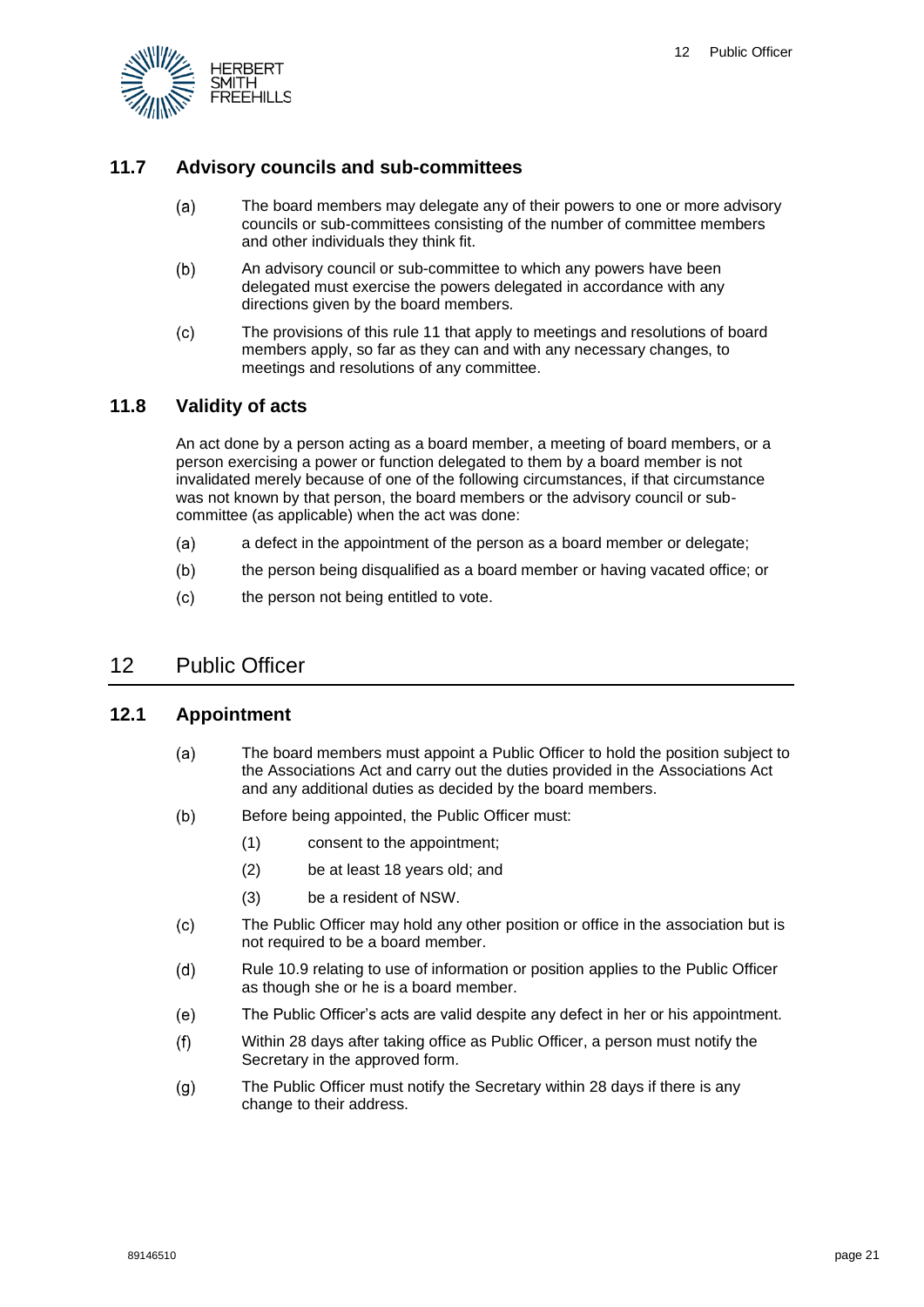

# <span id="page-22-0"></span>**12.2 Vacation in office**

- $(a)$ The office of a Public Officer becomes vacant if the Public Officer:
	- (1) dies;
	- (2) resigns by giving notice to the association;
	- (3) is removed from office by resolution of the members;
	- (4) ceases to ordinarily reside in NSW;
	- (5) becomes an insolvent under administration within the meaning of the Corporations Act;
	- (6) is found guilty of or convicted of an indictable offence punishable by imprisonment, whether or not a term of imprisonment is imposed; or
	- (7) becomes a person who is, or whose estate is, liable to be dealt with in any way under the law relating to mental health.
- $(b)$ Within 14 days after vacating office, a former Public Officer of an association must ensure that all documents in her or his possession that belong to the association are delivered to a board member of the association.
- $(c)$ The board members must appoint a new Public Officer within 28 days of the office becoming vacant and provide notice as required under the Associations Act.

# <span id="page-22-1"></span>13 Indemnity and insurance

#### <span id="page-22-2"></span>**13.1 Persons to whom the indemnity and insurance apply**

The indemnity and insurance referred to in this rule [13](#page-22-1) applies to Indemnified Officers.

#### <span id="page-22-3"></span>**13.2 Indemnity**

- $(a)$ The association must indemnify, on a full indemnity basis and to the full extent permitted by law, each Indemnified Officer against all losses or liabilities (including costs and expenses) incurred by the person as an officer of the association.
- $(b)$ This indemnity:
	- (1) is a continuing obligation and is enforceable by an Indemnified Officer even though that person has ceased to be an officer of the association;
	- (2) is enforceable without that person having first to incur any expense or make any payment; and
	- (3) operates only to the extent that the loss or liability in question is not covered by insurance.

#### <span id="page-22-4"></span>**13.3 Insurance**

The association may, to the extent permitted by law:

 $(a)$ purchase and maintain insurance; or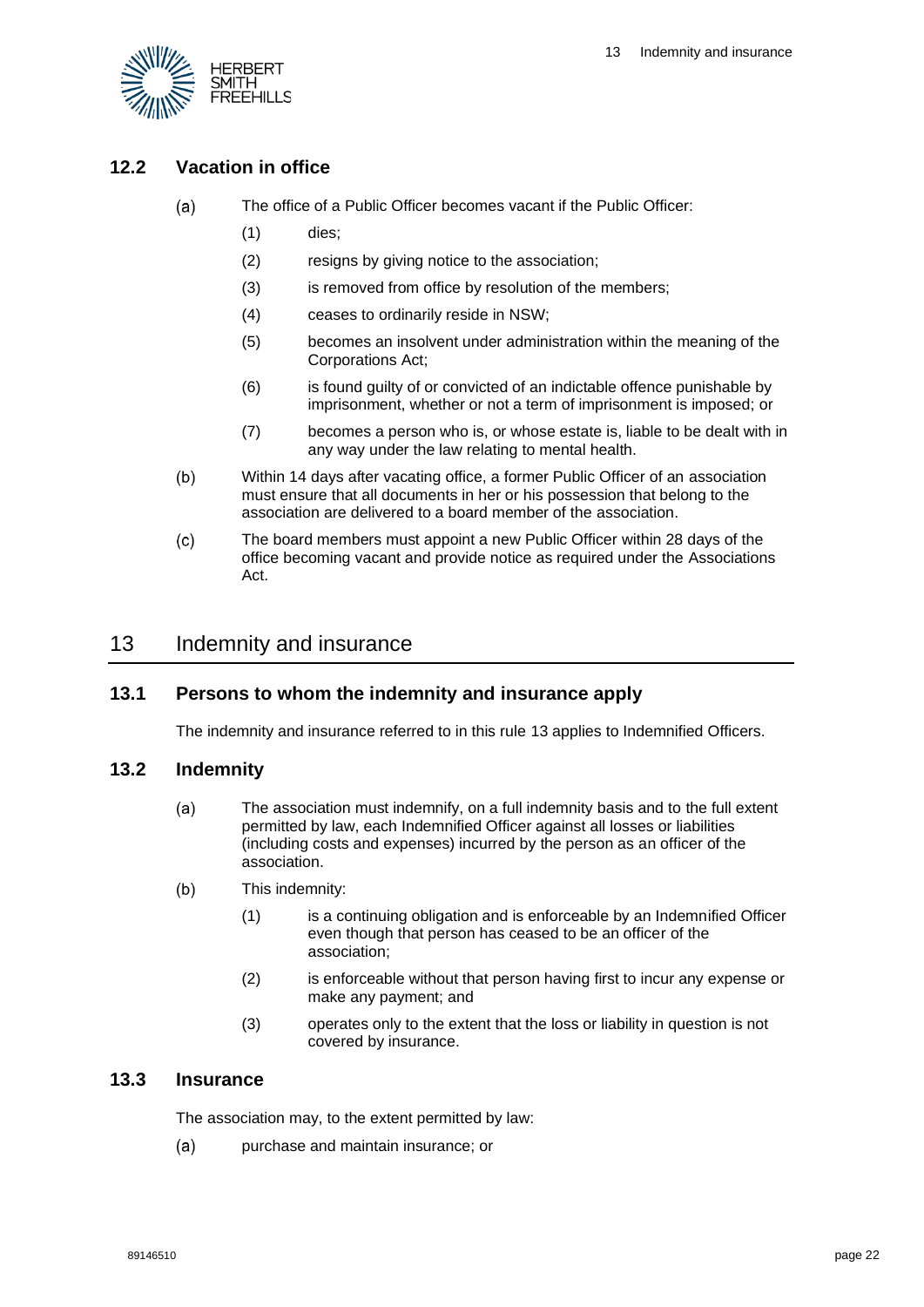

 $(b)$ pay or agree to pay a premium for insurance,

for any Indemnified Officer against any liability incurred by the person as an officer of the association where the board members consider it appropriate to do so.

#### <span id="page-23-0"></span>**13.4 Savings**

Nothing in this rule [13:](#page-22-1)

- $(a)$ affects any other right or remedy that an Indemnified Officer may have in respect of any loss or liability referred to in this rule [13;](#page-22-1) or
- $(b)$ limits the capacity of the association to indemnify or provide or pay for insurance for any person to whom this rule [13](#page-22-1) does not apply.

#### <span id="page-23-1"></span>14 Notice

#### <span id="page-23-2"></span>**14.1 Notice from the association**

The association may give notice and any communication:

- $(a)$ personally;
- $(b)$ by post to the person's nominated address;
- $(c)$ by email or other electronic means; or
- $(d)$ by notifying the person by email or other electronic means, that the notice or communication or publication is available at a specified electronic address.

#### <span id="page-23-3"></span>**14.2 Notice to the association**

Notice may be given to the association:

- $(a)$ by personal service at its registered address;
- $(b)$ by post to its registered address; or
- by sending it to the association's principal email address, or if there is no  $(c)$ principal email address, to the email address of the Public Officer.

#### <span id="page-23-4"></span>**14.3 Time of service**

- $(a)$ A notice from the association properly addressed and posted is taken to be served at 10.00am on the day that is three Business Days after the date it was posted.
- <span id="page-23-6"></span> $(b)$ Where the association sends a notice by email or other electronic means, the notice is taken as served at the time it is sent.
- If service under rule [14.3\(b\)](#page-23-6) is on a day which is not a Business Day or is after  $(c)$ 4.00pm (addressee's time), the notice is regarded as having been received at 9.00am on the following Business Day.

#### <span id="page-23-5"></span>**14.4 Other communications and documents**

Rules [14.1](#page-23-2) to [14.3](#page-23-4) apply, as far as they can, with any necessary changes, to the service of any communication or document.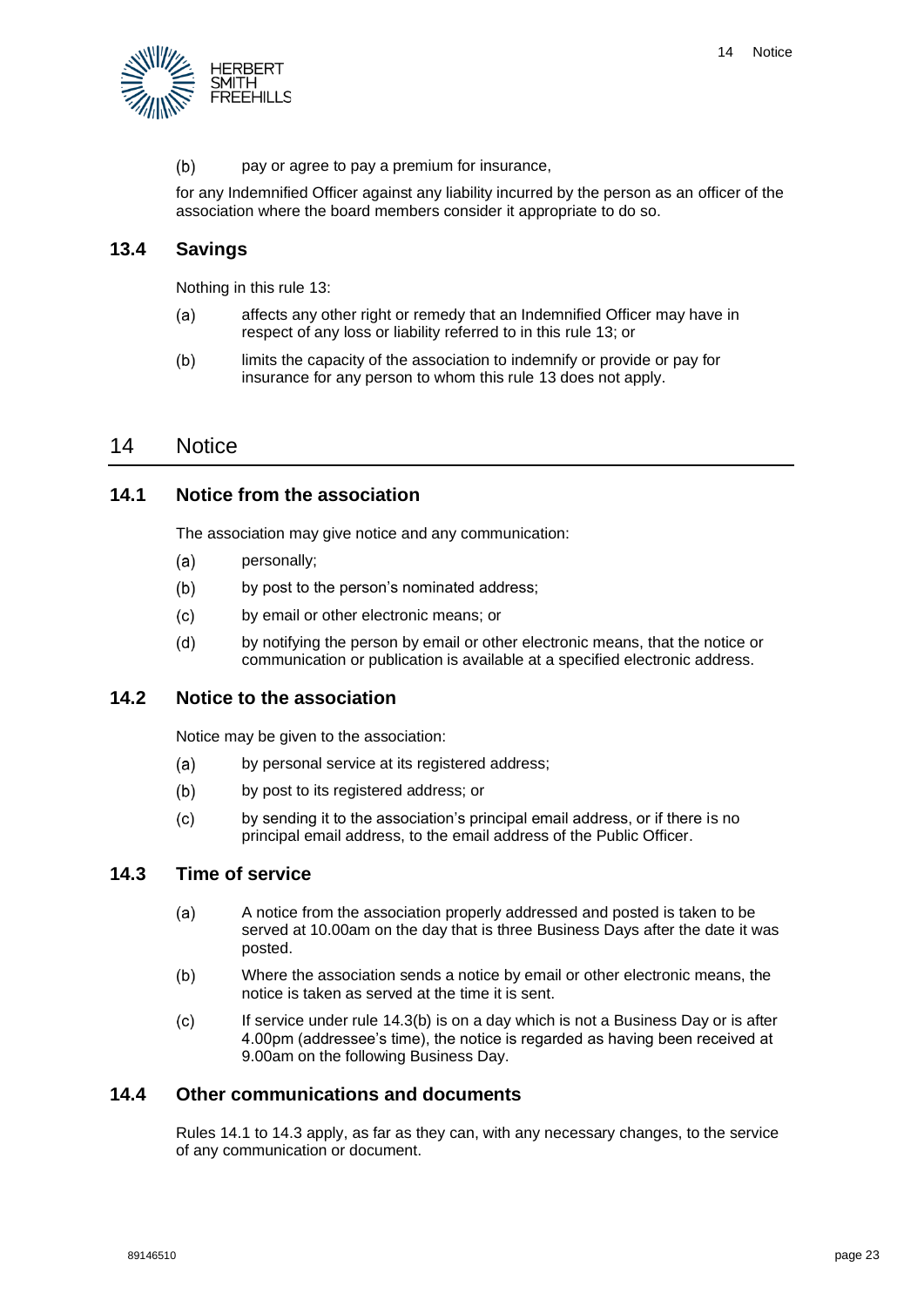

# <span id="page-24-0"></span>15 Source and management of funds

- $(a)$ The funds of the association are to be derived from fees, subscriptions, gifts, sponsorships, donations, government grants, fundraising activities and such other sources as the board members determine.
- $(b)$ The funds must be managed as decided by the board members.
- $(c)$ All cheques, drafts, bills of exchange, promissory notes and other negotiable instruments must be signed:
	- (1) as the board members decide; or
	- (2) failing a decision, by any 2 board members.

## <span id="page-24-1"></span>16 Records

#### <span id="page-24-2"></span>**16.1 Custody of records**

The board members or their delegate for this purpose must keep in its or their custody, or under its or their control, all records, books, documents and securities of the association.

#### <span id="page-24-3"></span>**16.2 Minutes**

- $(a)$ The board members must ensure:
	- (1) minutes of general meetings, board meetings and committee meetings (including all resolutions proposed); and
	- (2) records of resolutions passed by members, board members and committees, without a meeting,

are recorded accurately and kept as part of the association's records. The records must be made within one month after the relevant meeting is held or resolution passed.

 $(b)$ The minutes of a meeting must be signed within a reasonable time by the chair of the meeting or the chair of the next meeting.

#### <span id="page-24-5"></span><span id="page-24-4"></span>**16.3 Inspection of records**

- $(a)$ The documents associated with incorporation, this constitution, the trust deed of any trust of which the association is a trustee, and the minutes of general meetings, including accounting records and financial statements submitted to that general meeting, must be made available for inspection by any member who gives the chair, the Public Officer or delegate for this purpose, reasonable notice that the member wishes to inspect them.
- $(b)$ The board members must give a member a copy of anything referred to in rule [16.3\(a\)](#page-24-5) within 14 days of a request from a member and payment of any reasonable fee set by the board members.
- $(c)$ A member (other than a board member) may apply to the board members to have access to:
	- (1) minutes of board meetings or meetings of advisory councils or subcommittees;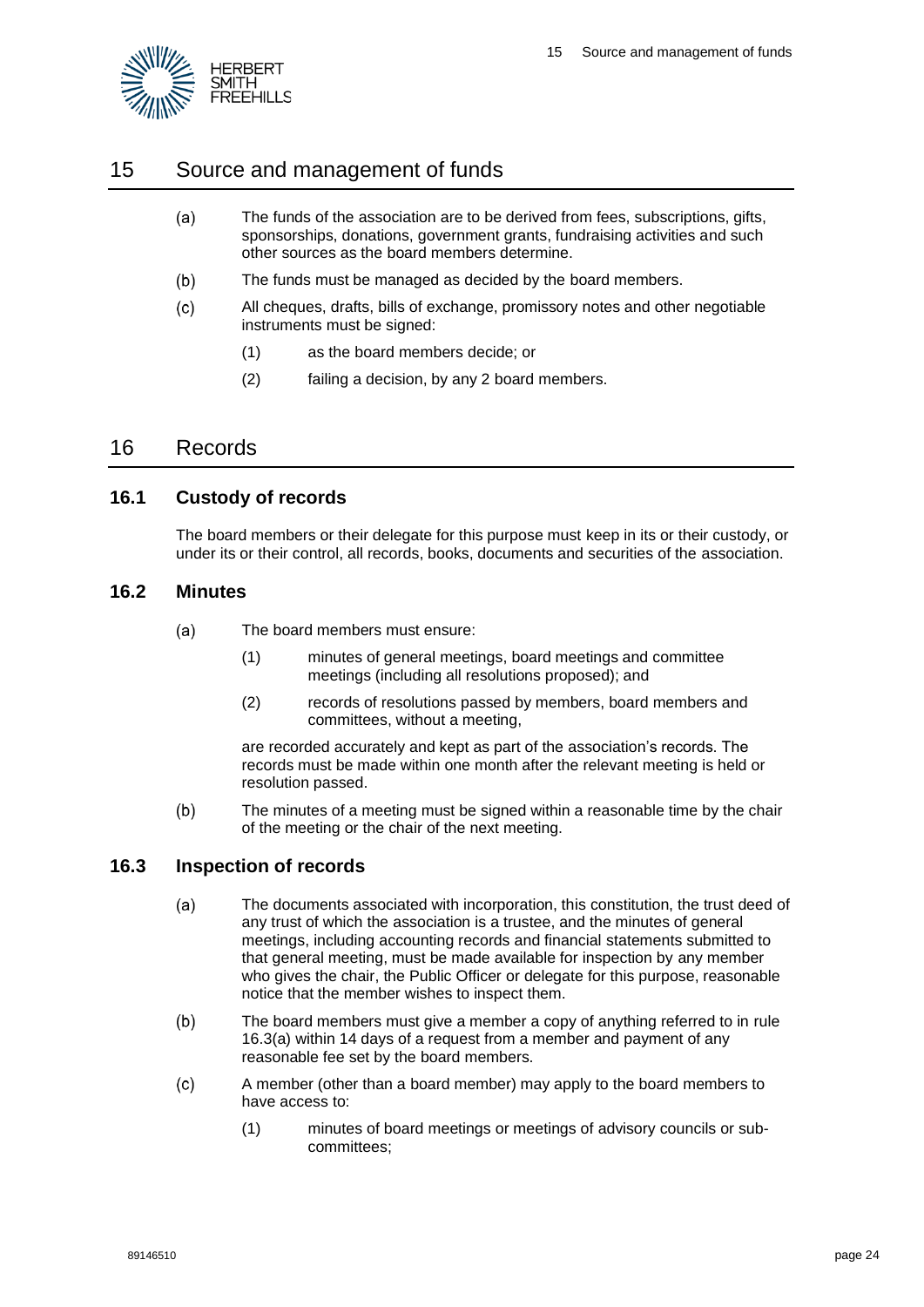

- (2) any resolutions of the board or any committee;
- (3) records, books, relevant documents or securities of the association.
- $(d)$ The application must state the member's purpose of the access and specify how the member will use the information.
- $(e)$ The board members must review the application at the board meeting following the receipt of the application, or if that is not practicable, at the following board meeting. The board members may request further information or undertakings from the member as to the use of the information. The board members may:
	- (1) agree to the application, subject to the association's legal and other duties (including privacy, commercial confidentiality, governance) on such terms and conditions as it considers necessary, including setting access and time limits to control any disruption or inconvenience to management or volunteer time, and may require the member to enter a confidentiality deed or deed restricting the use and disclosure, and any other conditions the board members consider necessary or desirable; or
	- (2) refuse the application in its absolute discretion without the need to provide reasons, if it considers it may not be in the interests of the association, or any of the other entities referred to in the relevant documents, to allow the member access.

#### <span id="page-25-0"></span>**16.4 Returning documents of the association**

Any person who has possession or control of documents that belong to the association are required to return the documents to the Public Officer within 28 days after the person ceases to be a member, or ceases to hold the position or role by virtue of which he or she had possession or control of the documents.

# <span id="page-25-1"></span>17 Execution of documents

There is no common seal. Contracts and documents of the association must be signed:

- $(a)$ as authorised by the board members; or
- $(b)$ by any 2 board members; or
- $(c)$ by a board member and the Public Officer.

# <span id="page-25-2"></span>18 Definitions and interpretation

#### <span id="page-25-3"></span>**18.1 Definitions**

The meanings of the terms used in these rules are set out below.

| Term            | <b>Meaning</b>                                                      |
|-----------------|---------------------------------------------------------------------|
| <b>ACNC Act</b> | Australian Charities and Not-for-profits Commission Act 2012 (Cth). |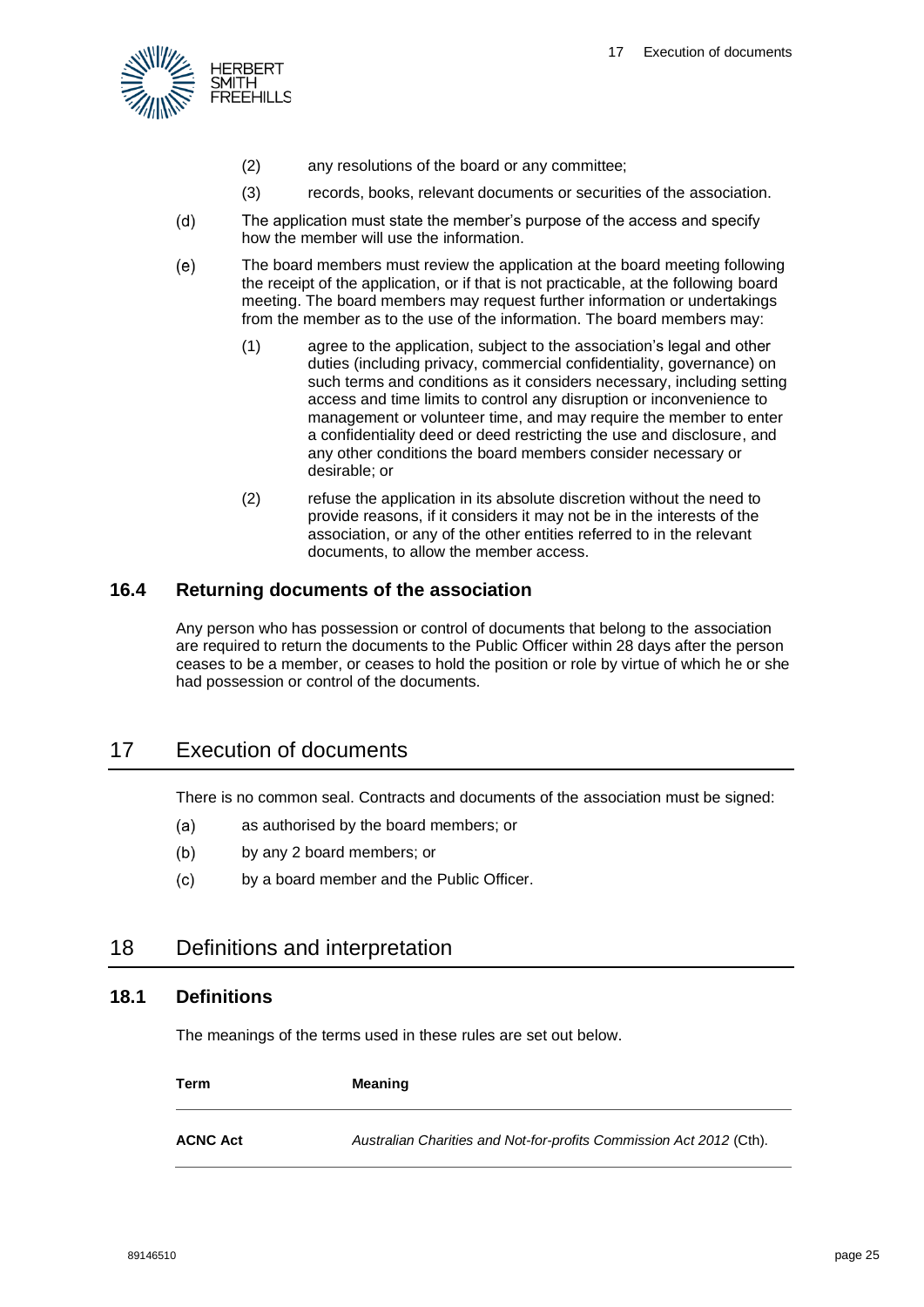

| Term                                     | <b>Meaning</b>                                                                                                                                                                                                                |
|------------------------------------------|-------------------------------------------------------------------------------------------------------------------------------------------------------------------------------------------------------------------------------|
| <b>Associations Act</b>                  | Associations Incorporation Act 2009 (NSW).                                                                                                                                                                                    |
| <b>Auditor</b>                           | the auditor of the association for the purposes of audit or review<br>under the Associations Act.                                                                                                                             |
| board member                             | a member of the committee of management of the association.                                                                                                                                                                   |
| <b>Business Day</b>                      | Monday to Friday inclusive, excluding New Years' Day, Australia<br>Day, Good Friday, Easter Monday, ANZAC Day, Christmas Day<br>and Boxing Day.                                                                               |
| <b>Commissioner</b>                      | the Commissioner of Taxation, a Second Commissioner of<br>Taxation or a Deputy Commissioner of Taxation for the purposes of<br><b>ITAA 97.</b>                                                                                |
| <b>Corporations Act</b>                  | Corporations Act 2001 (Cth).                                                                                                                                                                                                  |
| <b>Deductible</b><br><b>Contribution</b> | a voluntary transfer of money or property in relation to an eligible<br>fundraising event as described in item 7 or item 8 of the table in<br>section 30 15 of the ITAA 97.                                                   |
| <b>Department</b>                        | The Department of Agriculture, Water and the Environment or its<br>successor.                                                                                                                                                 |
| <b>Financial Year</b>                    | period of 12 months ending on 30 June.                                                                                                                                                                                        |
| Gift                                     | a voluntary transfer of money or property (including financial assets<br>such as shares) where the donor receives no material benefit or<br>advantage as described in item 1 of the table in section 30-15 of<br>the ITAA 97. |
| <b>Indemnified Officer</b>               | each person who is or has been a board member or Secretary<br>1.<br>of the association; and                                                                                                                                   |
|                                          | an office holder within the meaning of the Associations Act; and<br>2                                                                                                                                                         |
|                                          | 3<br>any former officer holder as the board members in each case<br>decide.                                                                                                                                                   |
| ITAA 97                                  | Income Tax Assessment Act 1997 (Cth).                                                                                                                                                                                         |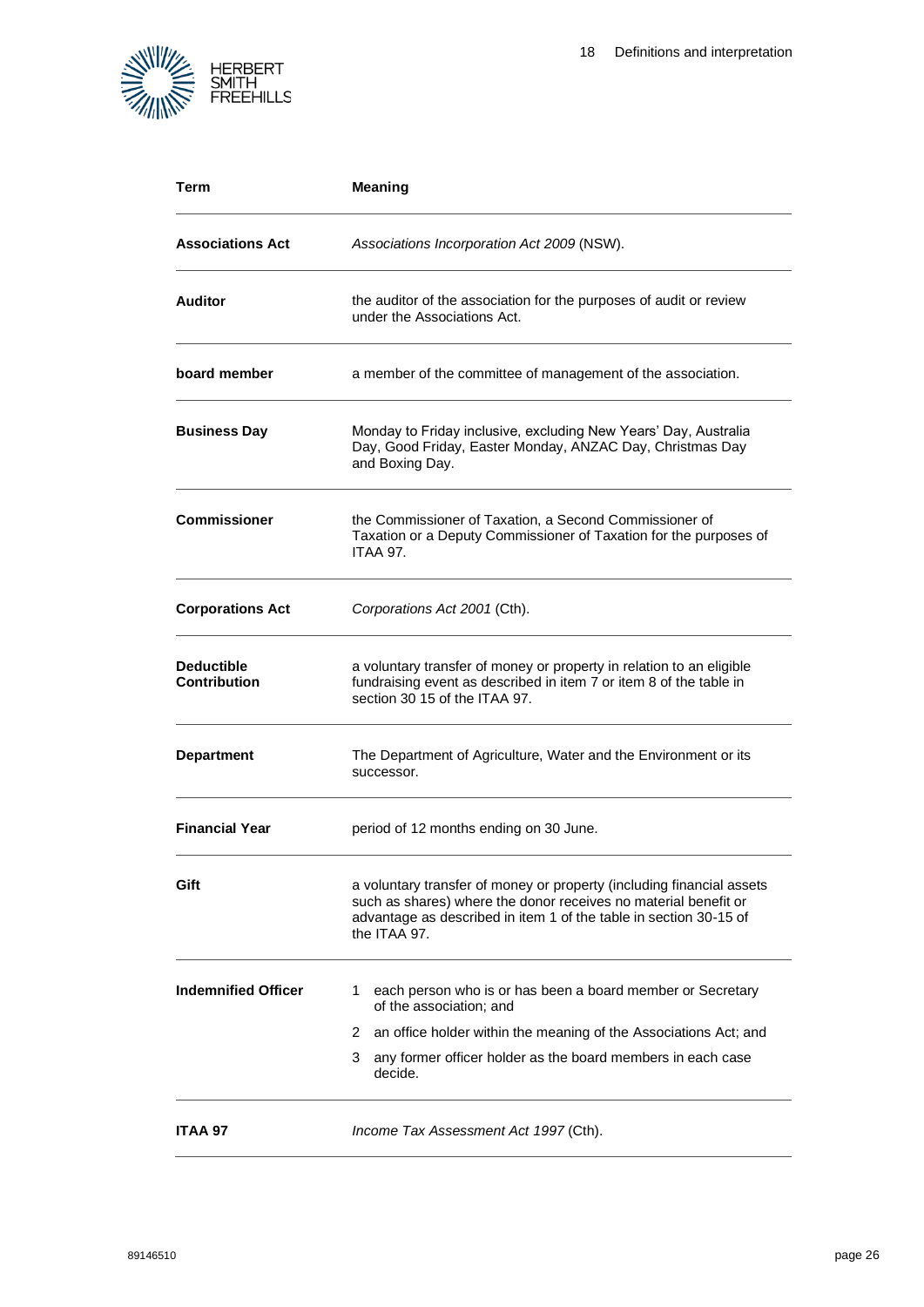

| Term                      | <b>Meaning</b>                                                                                                                                                                                                                                                   |  |  |  |
|---------------------------|------------------------------------------------------------------------------------------------------------------------------------------------------------------------------------------------------------------------------------------------------------------|--|--|--|
| <b>NSW</b>                | New South Wales, Australia.                                                                                                                                                                                                                                      |  |  |  |
| <b>Public Fund</b>        | a fund established under rule 7.                                                                                                                                                                                                                                 |  |  |  |
| <b>Public Officer</b>     | the person who is appointed as the association's Public Officer,<br>and, until he or she is replaced by a person so appointed, includes<br>the person who is nominated as the association's Public Officer in<br>the association's application for registration. |  |  |  |
| <b>Register</b>           | the Register of Environmental Organisations maintained by the<br>Department.                                                                                                                                                                                     |  |  |  |
| <b>Regulation</b>         | Associations Incorporation Regulation 2016 (NSW).                                                                                                                                                                                                                |  |  |  |
| <b>Responsible Person</b> | an individual who has a degree of responsibility to the wider<br>Australian community as set out in the Register of Environmental<br>Organisations Guidelines issued by the Department.                                                                          |  |  |  |
| <b>Secretary</b>          | the NSW Commissioner for Fair Trading, Department of<br>1.<br>Finance, Services and Innovation (Finance Department); or<br>if there is no such position in the Finance Department, the<br>$\mathbf{2}^{\circ}$<br>Secretary of the Finance Department.           |  |  |  |

## <span id="page-27-0"></span>**18.2 Interpretation**

In this constitution:

- $(a)$ a reference to any legislation includes all delegated legislation made under it and amendments, consolidations, replacements or re-enactments of any of them;
- $(b)$ a word or expression defined or used in the Corporations Act, covering the same subject, has the same meaning in this constitution;
- $(c)$ a reference to a document being 'signed' or to 'signature' includes that document being executed under hand or under seal or by any other method and, in the case of a communication in electronic form, includes the document being authenticated in accordance with the Corporations Act or any other method approved by the board members;
- $(d)$ a reference to a member present at a general meeting is a reference to a member present in person or by proxy, attorney or representative;
- $(e)$ the singular includes the plural and the plural includes the singular; and